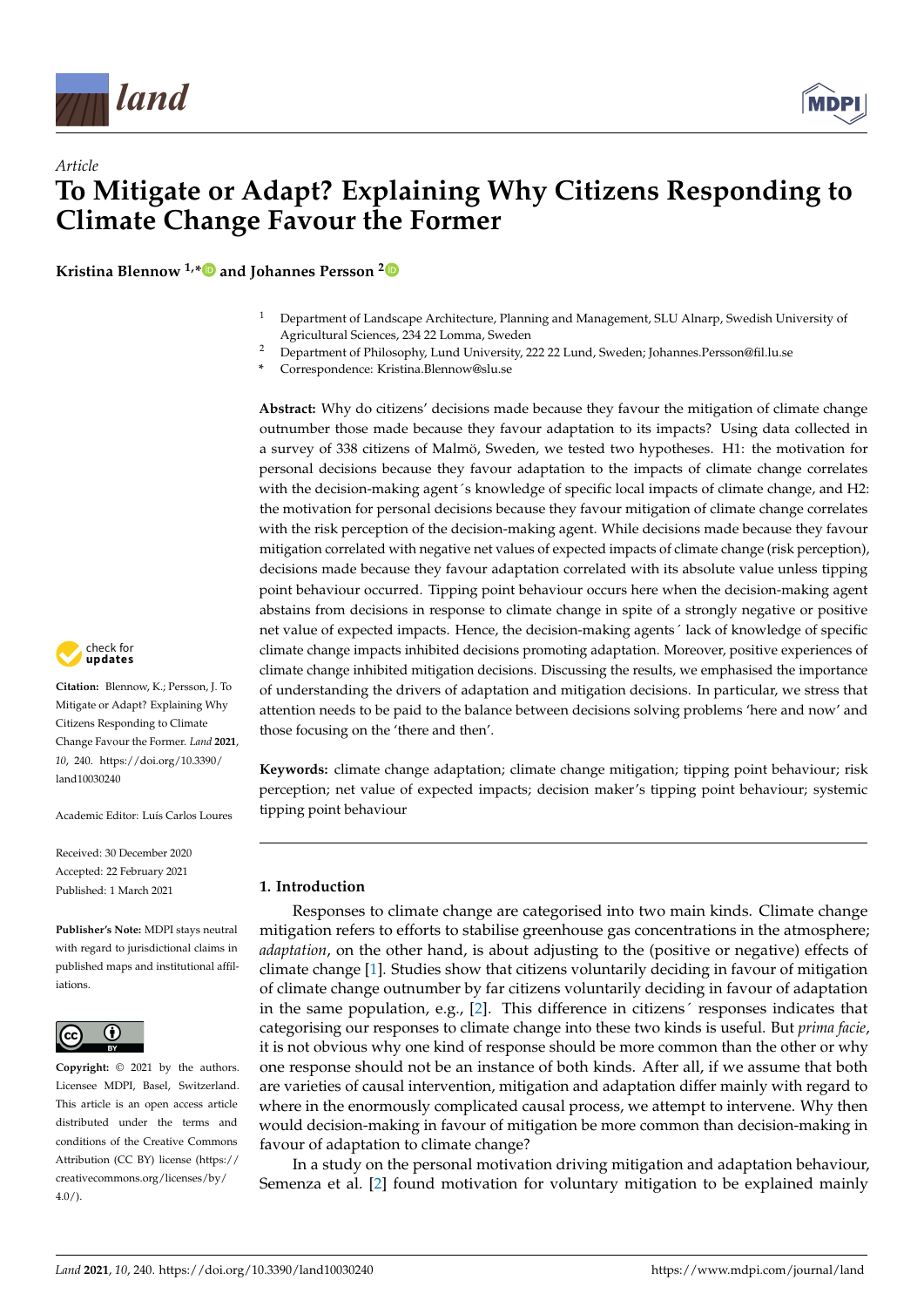by the risk perception of the decision-making agent. By contrast, the motivation for voluntary adaptation was explained mainly by the agent´s knowledge of climate change impacts. Intuitively, this makes sense for the simple reason that whereas we can assume that the present climatic state is a reasonably well-defined part of the mental models of decision-making agents, the same models may vary considerably in their resolution of the expected downstream effects of climate change. In a recent study, Blennow et al. [\[3\]](#page-12-2) found strong belief in the local impacts of climate change to be a prerequisite of decision-making favouring adaptation to climate change. This result is consistent with the findings set out in Semenza et al. [\[2\]](#page-12-1). Moreover, belief in local impacts of climate change can become stronger with experience of the impacts of climate change (see [\[4\]](#page-12-3)).

Not all findings point in the same direction as Semenza et al. [\[2\]](#page-12-1), however. Sometimes mental models of high resolution concerning local effects of climate change seem to discourage adaptation decisions. Blennow et al. [\[3\]](#page-12-2) found that decisions in favour of adaptation to local impacts of climate change also correlated with the absolute net value of the expected local impacts of climate change *unless tipping point behaviour occurred*. The tipping-point behaviour in question here occurs when a decision-making agent refrains from taking action even though s(he) expects substantial net negative or net positive value of impacts of climate change [\[3\]](#page-12-2). Such behaviour might have many explanations, but a person exhibiting tipping point behaviour believes that the earth (or relevant parts of it) has passed into a new system with uniformly worse or better consequences in the relevant part of the system. For this reason, there is no point in taking measures to adapt. For instance, if tipping-point thinking occurs, we should not expect increased knowledge of climate change impacts to lead to decisions favouring adaptation rather than mitigation.

The theory of rational decision-making relates to adaptation decisions. In it, alternative options are evaluated with respect to their expected utility. A (rational) decision-making agent is expected to decide in favour of adaptation to the expected impacts of climate change, whether positive or negative ([\[5\]](#page-12-4), and also see [\[3\]](#page-12-2)). Essentially, the theory tells us that in any given decision situation the rational decision-maker should choose the option with maximal expected utility. However, Blennow et al. [\[3\]](#page-12-2) found net negative values of expected climate change impacts (risk perception) to be a stronger driver of decisions in favour of adaptation to climate change than net positive values. This result implies that some mechanism producing the asymmetry is operating. It is possible that loss aversion (where decision-makers are more averse to losses than they are attracted to same size gains (see e.g., [\[6\]](#page-12-5))) or, more obviously, risk aversion (a preference for certain outcomes over uncertain outcomes), applies in certain domains of climate change adaptation decisions. Loss aversion is one of the mechanisms producing the S-shaped utility function known from prospect theory [\[7\]](#page-12-6).

We are not aware of any similar findings regarding climate mitigation decisions. Two reasons for this can be imagined. First, prospect theory, for instance, was developed to explain decisions made by individuals. Second, the consequences envisaged did not include very longterm effects. But climate mitigation projects have often been evaluated by institutions, and the consequences guiding them are typically long-term and sometimes even intergenerational (e.g., [\[8\]](#page-12-7)). This is not to deny that prospect theory has at times been applied to collective decision-making, and to individual decision-making in relation to climate change mitigation (e.g., [\[9\]](#page-12-8)). So far, any robust correlation between net values of expected climate change impacts and decisions promoting mitigation remains to be demonstrated. We conjecture that a (rational) decision-making agent's expectation of net positive value of climate change impacts inhibits (intentional) decision-making promoting mitigation because mitigation of climate change would reduce the expected benefit. We also conjecture that tipping point behaviour may not only inhibit decisions promoting adaptation to climate change but also, when it is negative, inhibit decisions promoting mitigation of climate change.

Herein, we tested the following hypotheses: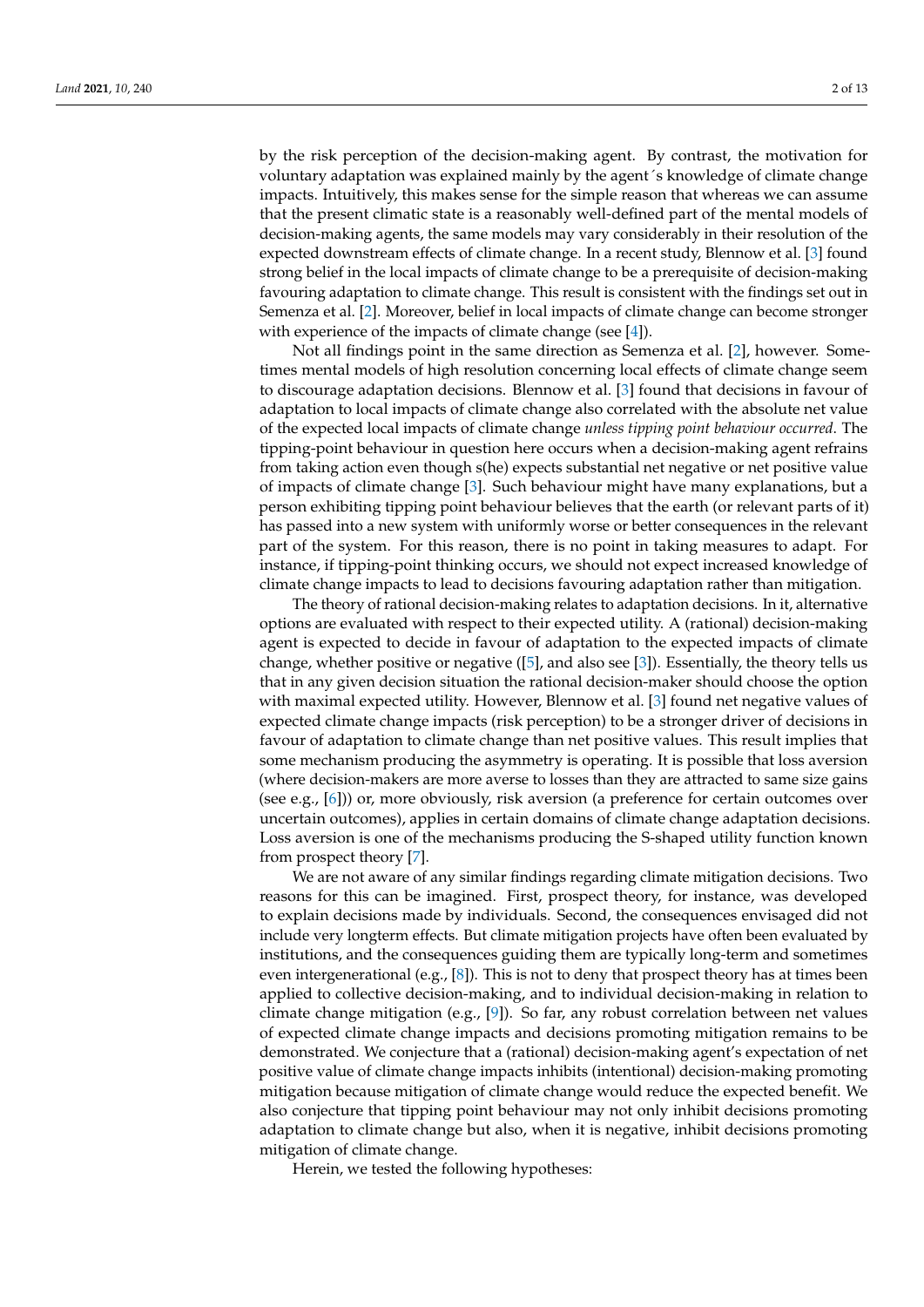**Hypothesis 1**. *Motivation for personal decisions in favour of adaptation to the impacts of climate change correlates with the decision-making agent*´*s knowledge of specific local impacts of climate change (cf. [\[2\]](#page-12-1))*.

**Hyphothesis 2**. *Motivation for personal decisions in favour of mitigation of climate change correlates with the risk perception of the decision-making agent (cf. [\[2\]](#page-12-1)).* 

We used the results of our investigation to identify the communication needs of citizens of Malmö, Sweden, regarding mitigation and adaptation.

## **2. Materials and Methods**

# *2.1. Data*

Data were collected in a survey of citizens living in Malmö, the third biggest city in Sweden and situated in Skåne county. Climate change scenarios for Skåne county indicate that in the future, the climate will be warmer, the growing season will be longer, heatwaves will be more frequent, and the need for domestic heating will reduce. Rising summer temperatures will lead to a somewhat greater need for artificial cooling. Average, as well as extreme, precipitation will also increase, as will wintertime river inflow, and in some places, there will be reduced summertime river inflow, generally reducing the return period of extreme river water flow. There will be a higher number of days with low soil moisture [\[10\]](#page-12-9). The sea level in Skåne is expected to rise more relative to the land than it will in other parts of Sweden as a result of low, and locally even negative, land rise [\[11\]](#page-12-10).

Students on the Master´s level course *Climate Change—Landscape in Transition*, run at the Swedish University of Agricultural Sciences in Alnarp, approached citizens of different social status (men and women alike) in shopping centres and public spaces and invited them to respond on the spot to an online survey using a tablet. The questionnaire was presented in the open-source LimeSurvey tool [\[12\]](#page-12-11). Responses were collected between 27 February and 1 March 2018. Participation was voluntary. The sample appeared to be fairly representative of citizens of middle-sized coastal cities in Southern Sweden.

The survey included 20 questions about the respondent´s beliefs and expectations about climate change and its impacts and about landscape values and socio-demography. Responses to 8 of the 20 questions (totalling 338 complete responses) from the Malmö citizens were used in this study (Table [1\)](#page-3-0) (Table S1).

#### *2.2. Statistical Analysis and Machine Learning Modelling*

The Bayesian proportions test was used to test the null hypothesis that the proportions (probabilities of success) in groups were the same (i.e., that we were using a uniform prior distribution) Bayesian robust correlation was used to test the correlation between strength of belief in having experienced the impacts of climate change and decisions in favour either of mitigation or of adaptation [\[13\]](#page-12-12).

Recent developments in machine learning techniques have improved the modelling of non-linear and complex relationships significantly, e.g., [\[14\]](#page-12-13). Bayesian Additive Regression Tree (BART) modelling consisting of additive trees has comparable or better predictive performance than the popular tree-based machine learning techniques random forest and boosting (e.g., [\[15\]](#page-12-14)). It also imposes a probability model [\[16](#page-12-15)[,17\]](#page-12-16).

Two univariate BART models modified for classification problems, requiring no prior distribution and with the capacity to identify complex non-linear relationships [\[17\]](#page-12-16), were fitted to the data to predict the probability of decisions favouring either mitigation or adaptation in response to the impacts of climate change. The fraction of mitigation or adaptation decisions observed was used as the rule for determining if the probability estimate is great enough to be classified into the positive category (see [\[3\]](#page-12-2)). The variable *net value of expected impacts* (homogeneity of expected climate change values in [\[18\]](#page-12-17)) was used in both of the univariate models

net value of expected impacts 
$$
=\sum_{n=1}^{23} (-a_{Q5} + a_{Q6})
$$
 (1)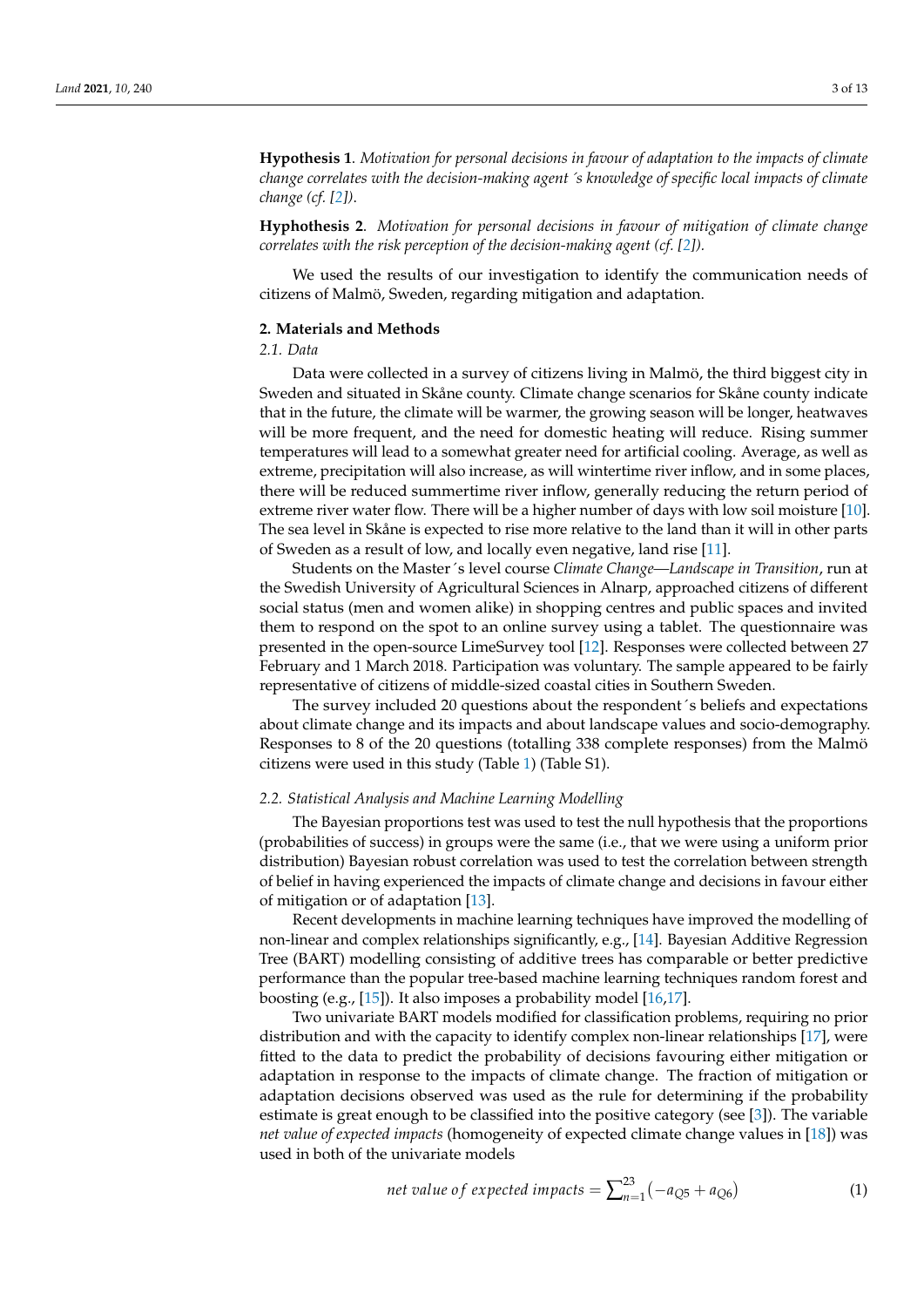where *n* refers to sub-questions a to x in questions Q5 and Q6 in Table S1 and  $a = 4$  if the response is 'Yes, always'' and  $a = 3$  if the response is 'Often'. Thus, negative and positive scores were assigned to negative and positive net values of expected impacts, respectively. For any other response to these questions,  $a = 0$ . The values used to convert valuations expressed in words to numbers were chosen to reflect the number of alternative pre-defined answers to each question (Table [1\)](#page-3-0). As described by Persson et al. [\[18\]](#page-12-17), the net value of expected impacts was, therefore, a measure of how strongly climate change was expected to have determinately negative or positive impacts on all 23 objects. In this study, the net value of expected impacts ranged from −92 to +92. An individual with a homogeneous set of expected values will expect climate changes always or often to lead either to a negative (net value of expected impacts << zero) or to a positive (net value of expected impacts >> zero) impact on the objects. Those with inhomogeneous values, on the other hand, will expect the impacts to be sometimes determinately negative and sometimes determinately positive, or neither determinately negative nor determinately positive (net value of expected impacts = zero). For example, a person of this kind might expect positive impacts of climate change on the opportunities for outdoor swimming in the summer and, concurrently, negative impacts of climate change in terms of increased beach erosion. In each model, the probability of decisions in favour of climate change action was taken to be the equivalent of the expected utility value of a decision in favour of adaptation or mitigation (cf. [\[5\]](#page-12-4)).

| Table 1. Short versions of the questions analysed. |  |  |
|----------------------------------------------------|--|--|
|                                                    |  |  |

<span id="page-3-0"></span>

| Number       | <b>Question</b>                                                                                                                                                                                                            | <b>Response Option</b>                                                              |
|--------------|----------------------------------------------------------------------------------------------------------------------------------------------------------------------------------------------------------------------------|-------------------------------------------------------------------------------------|
| $\mathbf{1}$ | Do you believe that the climate is changing because of human causes to the<br>extent that it will affect you and/or your environment negatively?                                                                           | Yes, definitely<br>Yes, probably<br>I do not know<br>Probably not<br>Definitely not |
| 2            | Do you believe that the climate is changing because of human causes to the<br>extent that it will affect you and/or your environment positively?                                                                           | Yes, definitely<br>Yes, probably<br>I do not know<br>Probably not<br>Definitely not |
| 3            | Have you experienced sudden extreme situations or gradual changes<br>occurring in the municipality, with negative impacts, which you interpret as<br>caused by long-term and global climate change?                        | Yes, definitely<br>Yes, probably<br>I do not know<br>Probably not<br>Definitely not |
| 4            | Have you experienced sudden extreme situations or gradual changes occurred<br>in the municipality, with positive impacts, which you interpret as caused by<br>long-term and global climate change?                         | Yes, definitely<br>Yes, probably<br>I do not know<br>Probably not<br>Definitely not |
| 5            | Do you expect long-term and global climate changes to lead to negative<br>impacts in Malmö: applied to 23 relevant objects <sup>a</sup> .                                                                                  | Yes, always<br>Often<br>Rarely<br>No, never<br>I do not know b                      |
| 6            | Do you expect long-term and global climate changes to lead to positive<br>impacts in Malmö on: applied to 23 relevant objects <sup>a</sup> .                                                                               | Yes, always<br>Often<br>Rarely<br>No, never<br>I do not know b                      |
| 7            | Have you adopted any measures involving climate change adaptation?<br>Examples include getting a fan in case of a heat wave, altering vacation<br>location because of climate change, relocating from an exposed location. | Yes<br>No                                                                           |
| 8            | Have you adopted any measure in favour of climate change mitigation?                                                                                                                                                       | Yes<br>No                                                                           |

a 'Transport', 'Beaches', 'The coast', 'The value of my property', 'The value of others' property', 'Damage to my property', 'Damage to other´s property', 'Nature/fauna/flora', 'Spread of alien species', 'Permanent inundation of coastal areas', 'Opportunities for outdoor swimming', 'The temperature climate', 'The precipitation climate', 'The wind climate' 'Insects indoors', 'Health', 'Expenses for the municipality', 'Heating', 'Taxes', 'Winter sports', 'Agriculture', 'Tourism', 'Drinking water'. <sup>b</sup> 'I do not know' was interpreted as meaning 'I do not know' or 'I am indifferent' and hence was not seen as the mid-point on the scale.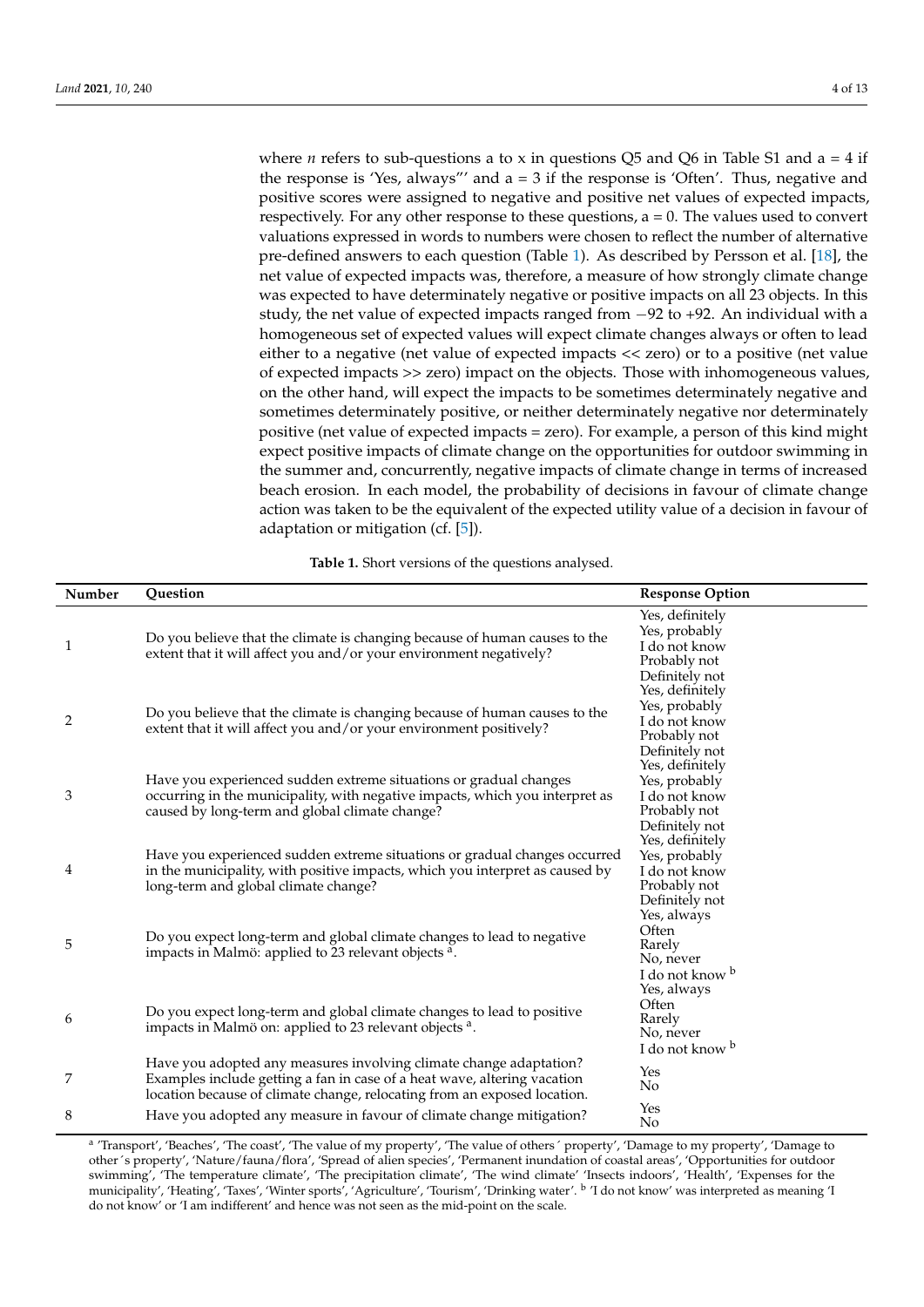Five-fold cross-validation was used for optimal tuning of the model parameters by selecting the model with the lowest out-of-sample root mean square error [\[17\]](#page-12-16).

All analyses were conducted using the R Project for Statistical Computing v4.0.3 [\[19\]](#page-12-18) using the bartMachine package [\[7\]](#page-12-6) and the Bayesian First Aid package [\[13\]](#page-12-12). All of the statistical tests were made in the Bayesian statistical framework using a 90% credible interval (CI).

#### **3. Results**

Most respondents held positive and/or negative local impacts of climate change to be probably or definitely true (*p* = 0.96; 90% CI (0.94−0.98)) (Q1 and Q2 in Table [1](#page-3-0) and Table S1). It was also found that decisions in favour of mitigation outnumbered those in favour of adaptation to the impacts of climate change (Q7 and Q8 in Table [1\)](#page-3-0). While only one in five had decided in favour of adaptation, four in five had decided in favour of mitigation (Table S1).

#### *3.1. H1: Motivation for Personal Decisions Because They Favour of Adaptation to the Impacts of Climate the Change Correlates with the Decision-Making Agent*´*s Knowledge of Specific Local Impacts of Climate Change*

Three empirical consequences of H1 were tested: (1a) decisions made because they favour adaptation to climate change correlate positively with strength of belief that one has experienced negative impacts of climate change; (1b) decisions made because they favour adaptation to climate change correlate positively with strength of belief that one has experienced positive impacts of climate change; and (1c) decisions made because they favour adaptation to the impacts of climate change are made in response to net negative as well as net positive expected impacts of climate change unless tipping-point behaviour occurrs (cf. [\[2\]](#page-12-1)).

We found decisions made because they favour adaptation to climate change to be positively correlated with strength of belief that one has experienced negative as well as positive impacts of climate change (Figure [1\)](#page-5-0). A BART model based on the *net value of expected impacts* predicted decisions made because they favour adaptation with a misclassification error of 13.9% (Figure S1), which was somewhat above the 10% limit accepted in this study. Nevertheless, a trend could be seen by which the equivalent of the expected utility function for decisions favouring adaptation generally increased with increasing absolute *net value of expected impacts* (Figure [2](#page-6-0) and Figure S1). At the negative extreme of the *net value of expected impacts* range, the model predicted that one in three citizens would have taken measures to adapt to the impacts of climate change, while at the positive extreme of the range, it predicted only that approximately one in four citizens would have done so (Figure [2\)](#page-6-0). In addition to low expected utility at *net values of expected impacts* close to zero, a local minimum was identified at a *net value of expected impacts* of −51. A levelling out of the equivalent of the expected value curve below approximately −12 meant that sometimes decisions promoting adaptation were not taken in spite of a *net value of expected impacts* lower than this value. This indicates tipping point behaviour. However, below a *net value of expected impacts* of −51, the utility expected from decisions promoting adaptation increased. This can be interpreted as two varieties of this behaviour were seen. Correspondingly, a breakpoint for positive tipping point behaviour was inserted at +21. Negative as well as positive tipping point behaviour was identified (Figure [2\)](#page-6-0) (Table [2\)](#page-5-1).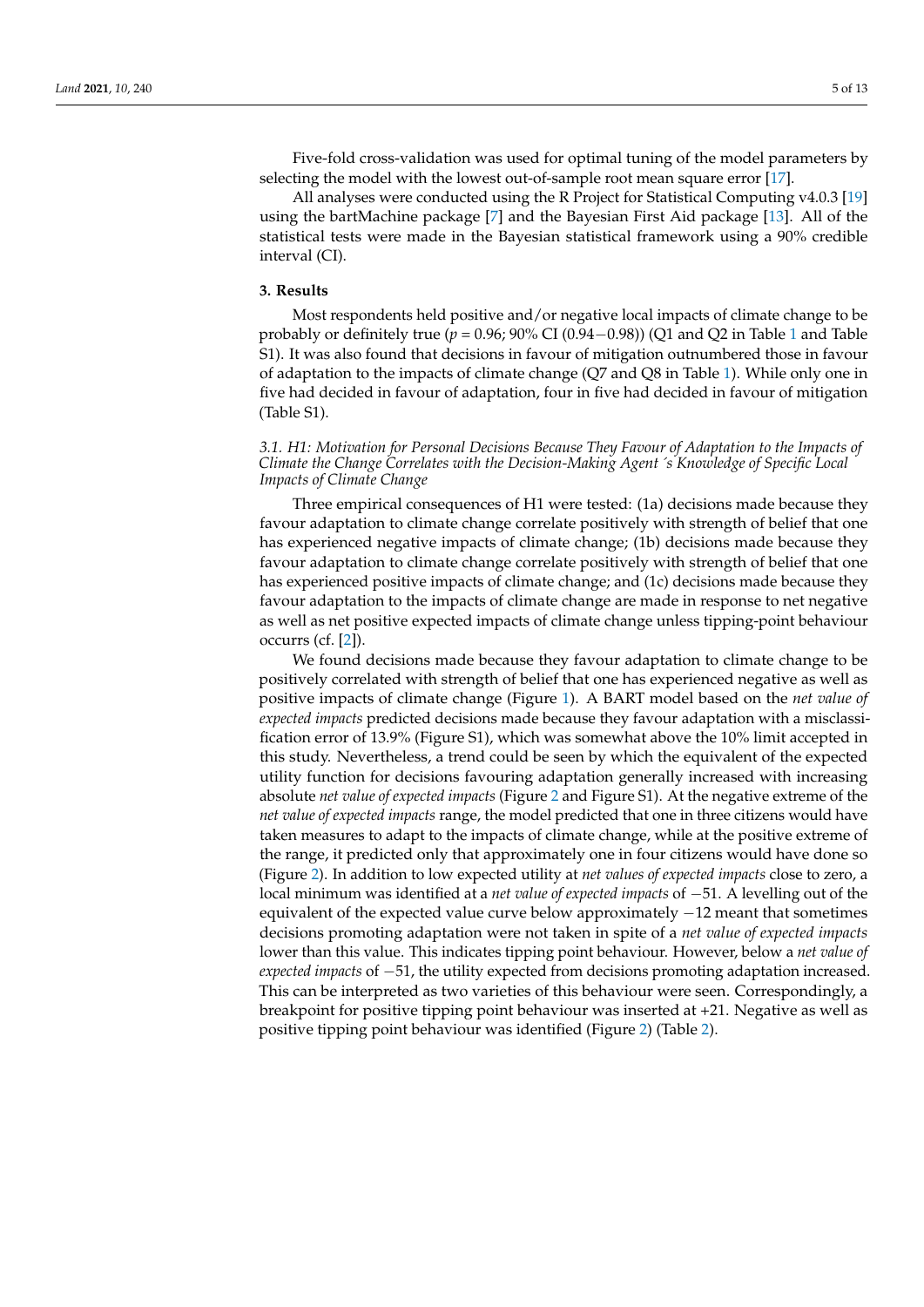<span id="page-5-0"></span>

ative as well as positive tipping point behaviour was identified (Figure 2) (Table 2).

**Figure 1.** Adaptation by the experience of climate change. Estimated probability of **Figure 1.** Adaptation by the experience of climate change. Estimated probability of decision-making favouring adaptation to climate change by strength of belief that one has experienced impacts of climate change: (a) negative experience (Bayesian robust correlation  $\rho$  = 0.83; 95.6% probability of a positive correlation) and (**b**) positive experience (Bayesian robust correlation *ρ* = 0.66; 90.4% probability of a positive correlation) of climate (Bayesian robust correlation *ρ* = 0.66; 90.4% probability of a positive correlation) of climate change impacts (Q3, Q4, and Q7 in Tab[le](#page-3-0) 1). change impacts (Q3, Q4, and Q7 in Table 1).

<span id="page-5-1"></span>

| Table 2. Tipping point behaviour in relation to decisions favouring responding to climate change (adaptation and mitigation). |  |
|-------------------------------------------------------------------------------------------------------------------------------|--|
|                                                                                                                               |  |

| <b>Breakpoint of Net Value of</b><br>Expected Impacts for<br>Tipping Point Behaviour | <b>Tipping Point</b><br>Behaviour (No<br>Decision in<br>Response to<br>Climate Change Made)<br>(n) | No Tipping Point Behaviour<br>(Decision in Response to<br>Climate Change Made)<br>(n) | <b>Estimated Relative</b><br><b>Frequency of Tipping Point<br/>Behaviour with 90% CI</b> |
|--------------------------------------------------------------------------------------|----------------------------------------------------------------------------------------------------|---------------------------------------------------------------------------------------|------------------------------------------------------------------------------------------|
| Adaptation                                                                           |                                                                                                    |                                                                                       |                                                                                          |
| $\sim -51$ *                                                                         | 102                                                                                                | 9                                                                                     | $0.76(0.70-0.83)$                                                                        |
| $>-12**$                                                                             | 210                                                                                                | 58                                                                                    | $0.22(0.18-0.26)$                                                                        |
| $>21**$                                                                              | 2                                                                                                  | 3                                                                                     | $0.61(0.29 - 0.94)$                                                                      |
| Mitigation                                                                           |                                                                                                    |                                                                                       |                                                                                          |
| $\leftarrow$ 42 $*$                                                                  | 19                                                                                                 | 147                                                                                   | $0.12(0.078 - 0.16)$                                                                     |
| $\leftarrow 30**$                                                                    | 29                                                                                                 | 195                                                                                   | $0.13(0.097 - 0.17)$                                                                     |

\* Systemic tipping point behaviour. \*\* Decision maker´s tipping point behaviour. CI: credible interval.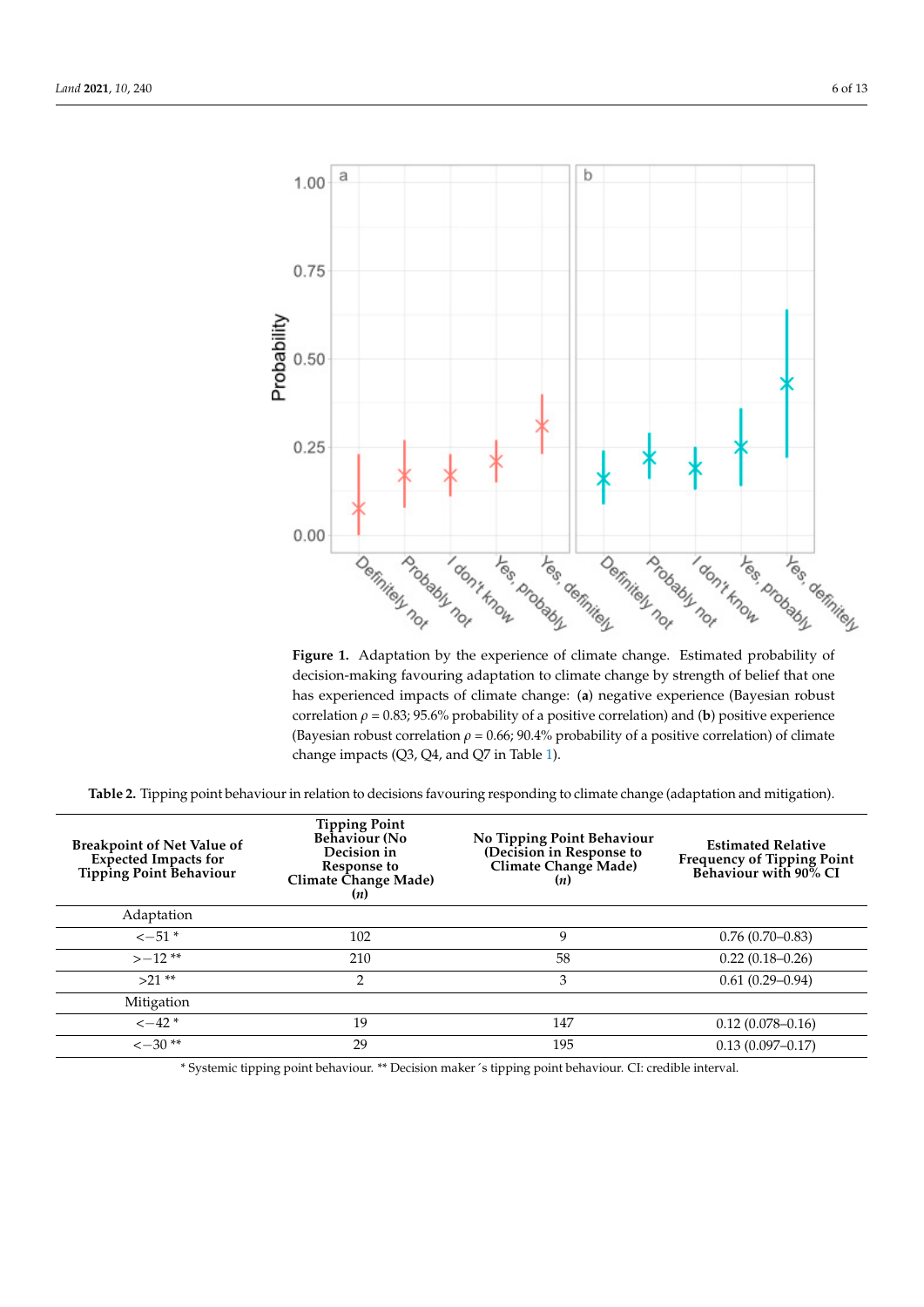<span id="page-6-0"></span>

**Figure 2.** The equivalent of expected utility from decisions in favour of adaptation. was constructed for the probability of decision-making promoting adaptation based on the *net value* A BART model was constructed for the probability of decision-making promoting adap-*of expected impacts*. Probabilities were taken as equivalents of the utility expected from decisions in favour of adaptation (see Figure S1 and Table S2). Breakpoints for negative tipping point behaviour of two kinds are shown as lines below which the two kinds of tipping point behaviour can occur. 'Decision maker 's tipping point behaviour' is shown as a dashed line and 'Systemic tipping point behaviour' as a full line.  $\mathcal{L}$  is a full line. **Figure 2.** The equivalent of expected utility from decisions in favour of adaptation. A BART model

### 3.2. H2: Motivation for Personal Decisions Because They Favour Mitigation of Climate Change *Correlates with the Risk Perception of the Decision-Making Agent*

Four empirical consequences of H2 were tested: (2a) decisions made because they favour mitigation to climate change correlate positively with strong beliefs that one has experienced negative impacts of climate change; (2b) decisions were made because they favour mitigation to climate change correlate negatively with strong beliefs that one has experienced positive impacts of climate change; (2c) decisions were made because they favour mitigation to climate change were more common among those with *net negative value of expected impacts* of climate change than among those with the *net positive value of expected impacts* of climate change; and (2d) negative tipping point behaviour occurred in decision-making promoting mitigation of climate change.

We found that decisions made because they favour mitigation to climate change were indeed correlated positively with the strong beliefs that one had experienced negative impacts of climate change and negatively with the strong beliefs that one had experienced positive impacts of climate change (Figure [3\)](#page-7-0). A BART model predicted decisions made because they favour mitigation of climate change with high accuracy (Figure S2). In the model, the equivalents of the expected utility function generally increased with increasingly *net negative values of expected impacts* (Figure [4](#page-7-1) and Figure S2). At the negative extreme of the *net value of expected impacts* range, the model predicted that six in seven citizens would have taken measures to mitigate climate change, while at the positive extreme of the range, it predicted that only approximately one in two citizens would have done so (Figure [4\)](#page-7-1). Decisions made because they favour mitigation of climate change correlated with climate change risk perception in a Bayesian test of proportions (Table [3\)](#page-8-0). Negative tipping point behaviour was, furthermore, observed (Figure [4\)](#page-7-1) (Table [2\)](#page-5-1).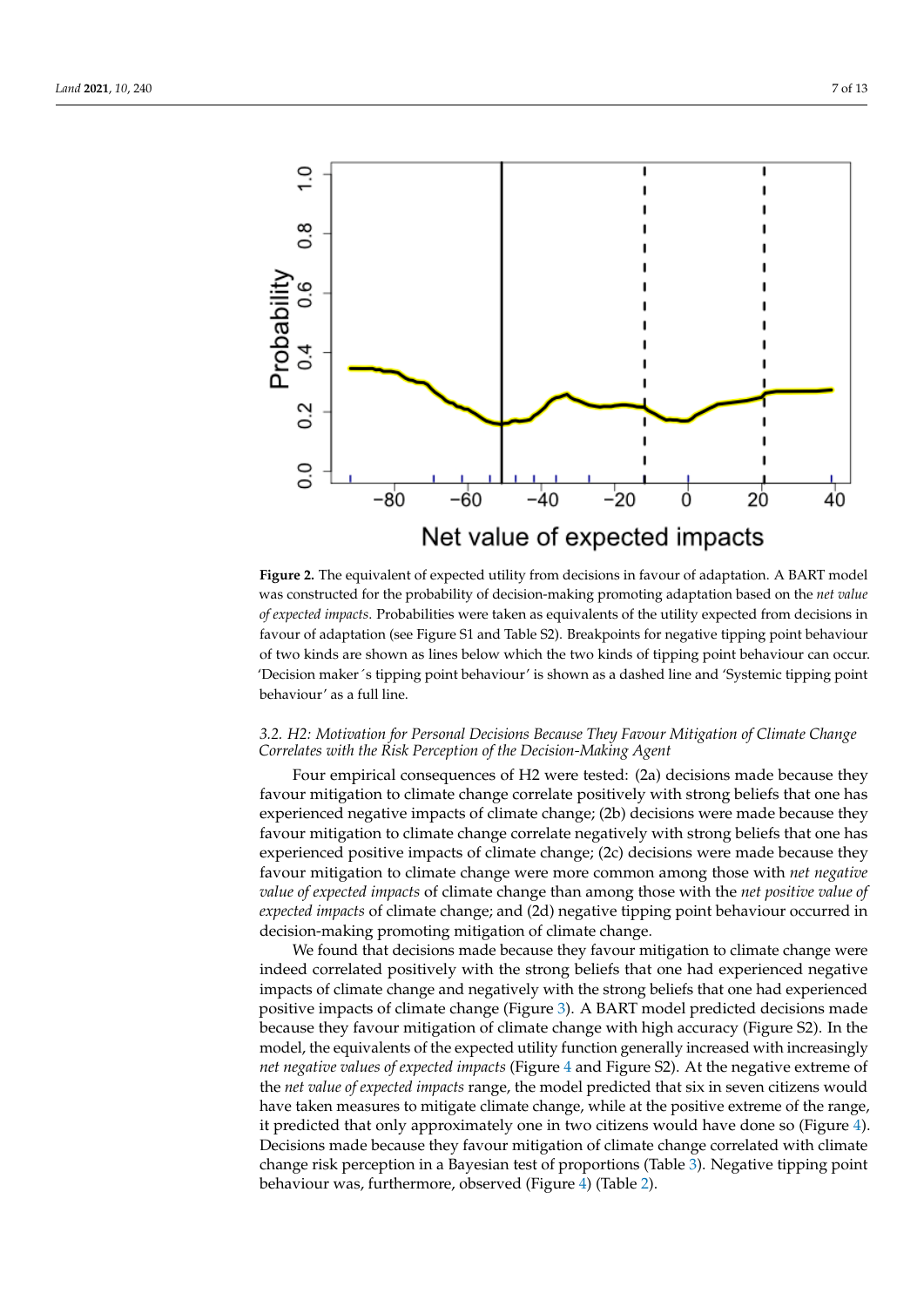<span id="page-7-0"></span>

favouring mitigation of climate change by the strength of belief that one has experienced impacts decision-making favouring mitigation-making by the strength of belief that one has separated of climate change: (a) negative experience (Bayesian robust correlation ( $\rho = 0.95$ ; 98.9% probability of a positive correlation) and (b) positive experience (Bayesian robust correlation  $\rho = -83.9; 96.9\%$ probability of a negative correlation) of climate change impacts (Q3, Q4, and Q8 in Table 1). **Figure 3.** Mitigation by the experience of climate change. Estimated probability of decision-making **Figure 3.** Mitigation by the experience of climate change. Estimated probability of  $\ldots$  is a degenerate impact of  $\ldots$ 

<span id="page-7-1"></span>

of the probability of decision-making promoting climate change mitigation based on the net value of expected climate change impacts was constructed. Probabilities were taken as the equivalents of **Figure 4.** The equivalent of expected utility from decisions in favour of mitigation. A **Figure 4.** The equivalent of expected utility from decisions in favour of mitigation. A BART model the utility expected from decisions in favour of mitigation (see Figure S2 and Table S2). Breakpoints for negative tipping point behaviour of two kinds are shown as lines below which tipping point behaviour can occur. 'Decision maker´s tipping point behaviour' is shown as a dashed line, and 'Systemic tipping point behaviour' is shown as a full line.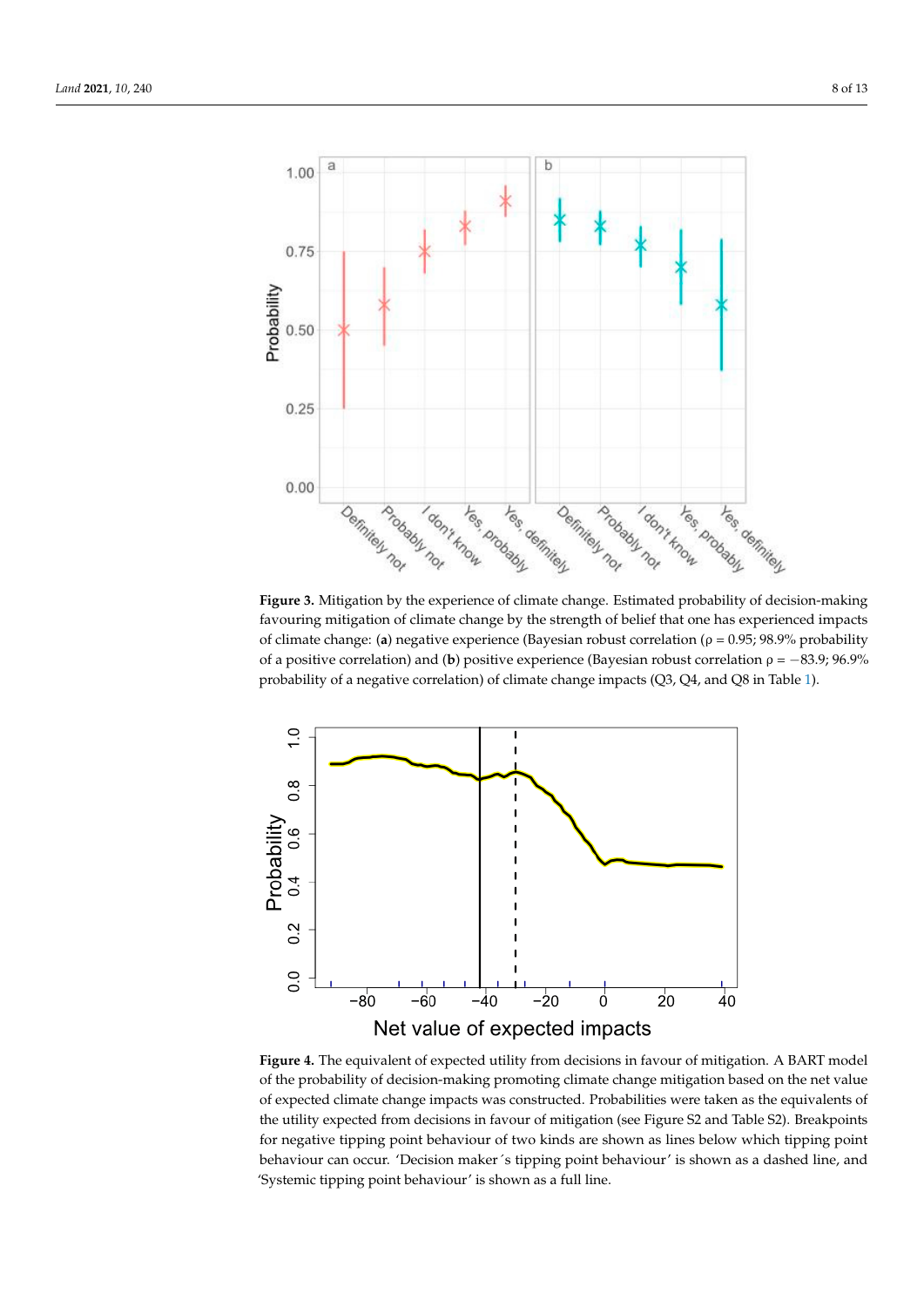<span id="page-8-0"></span>**Table 3.** Estimated relative frequency of decision-making favouring mitigation of climate change by the valence of the *net value of expected impacts* of climate change and 90% CI.

|                                 | Net Value of Expected<br>Impacts $< 0$ | Net Value of Expected<br>Impacts $\geq 0$ | Difference in Net Value of<br>Expected<br>Impacts |
|---------------------------------|----------------------------------------|-------------------------------------------|---------------------------------------------------|
| Estimated relative<br>frequency | $0.83(0.80 - 0.87)$                    | $0.45(0.31-0.58)$                         | $0.39(0.25-0.52)$                                 |

#### **4. Discussion**

Like the study conducted by Semenza et al. [\[2\]](#page-12-1), the present study confirmed that decisions made because they favour the mitigation of climate change outnumbered those made because they favour adaptation in the same population (Table S1). Why is this? It is not as if every acknowledged difference between mitigation and adaptation (see, e.g., [\[8\]](#page-12-7)) gives us reason to expect such a result. For instance, although adaptation and mitigation can be implemented on the same local scale, mitigation has been conceived as having global benefits and adaptation, typically, as having local benefits. Similarly, given the long residence time of greenhouse gases in the atmosphere, many would agree that mitigation's global benefits will normally be evidenced considerably later than those of adaptation. Indeed, Article 4.7 of the Paris Agreement states that 'Mitigation co-benefits resulting from Parties' adaptation actions and/or economic diversification can contribute to mitigation outcomes under this Article', but not vice versa [\[20\]](#page-12-19). Since many, if not most, of the climate change impacts that are expected to emerge, will do so in future decades and even centuries, these findings are important. It should be noted that in line with [\[18\]](#page-12-17), the present study was only concerned with *intentional* adaptation and mitigation and that there might be unintentional causal interaction between adaptation and mitigation behaviours which the respondents did not take into account (but which, for instance, societal institutions are well aware of [\[8\]](#page-12-7)). With this qualification in mind, was it to be expected that citizens of Malmö would favour decision-making promoting global (rather than local) and temporally distant (rather than more immediate) benefits?

Previous studies have found that strong belief in local impacts of climate change is a necessary, but not sufficient, condition of decision-making in favour of climate change and that the belief may be fortified further by experiences of the impacts of climate change [\[3](#page-12-2)[,4\]](#page-12-3). In the present study, most respondents believed in the local impacts of climate change, but only one in five had taken measures to adapt to them (Table S1). Decisions made because they favoured adaptation to the impacts of climate change correlated positively with the strength of belief in both negative and positive experiences of impacts of climate change (Figure [1\)](#page-5-0). This indicates that experience of negative *and* experience of positive impacts of climate change can promote decisions in favour of adaptation. In a study by Blennow et al. [\[3\]](#page-12-2), which was based on a larger sample size than this study, the *net value of expected impacts* predicted decisions made because they favour adaptation to the impacts of climate change with high accuracy, when used as a covariate in a BART model. The pattern along the range of net expected values in the present study is similar to that in the study by Blennow et al. [\[3\]](#page-12-2), but the predictive power of the BART model was somewhat lower in the present study. Nevertheless, a trend of increasing adaptation with its absolute value was observed unless tipping point behaviour occurred (Figure [2\)](#page-6-0). Strong positive as well as negative values of expected impacts of climate change indicate knowledge of the specific causal consequences of climate change for the environment, and therefore H1, which states that motivation for personal decisions because they favour adaptation to the impacts of climate the change correlates with the decision-making agent´s knowledge of specific local impacts of climate change, was corroborated.

In the present study, two varieties of negative tipping point behaviour were identified (Figures [2](#page-6-0) and [4\)](#page-7-1). Uniformly worse (or better) consequences than the present might be understood in two ways. First, it might be understood in the sense that whatever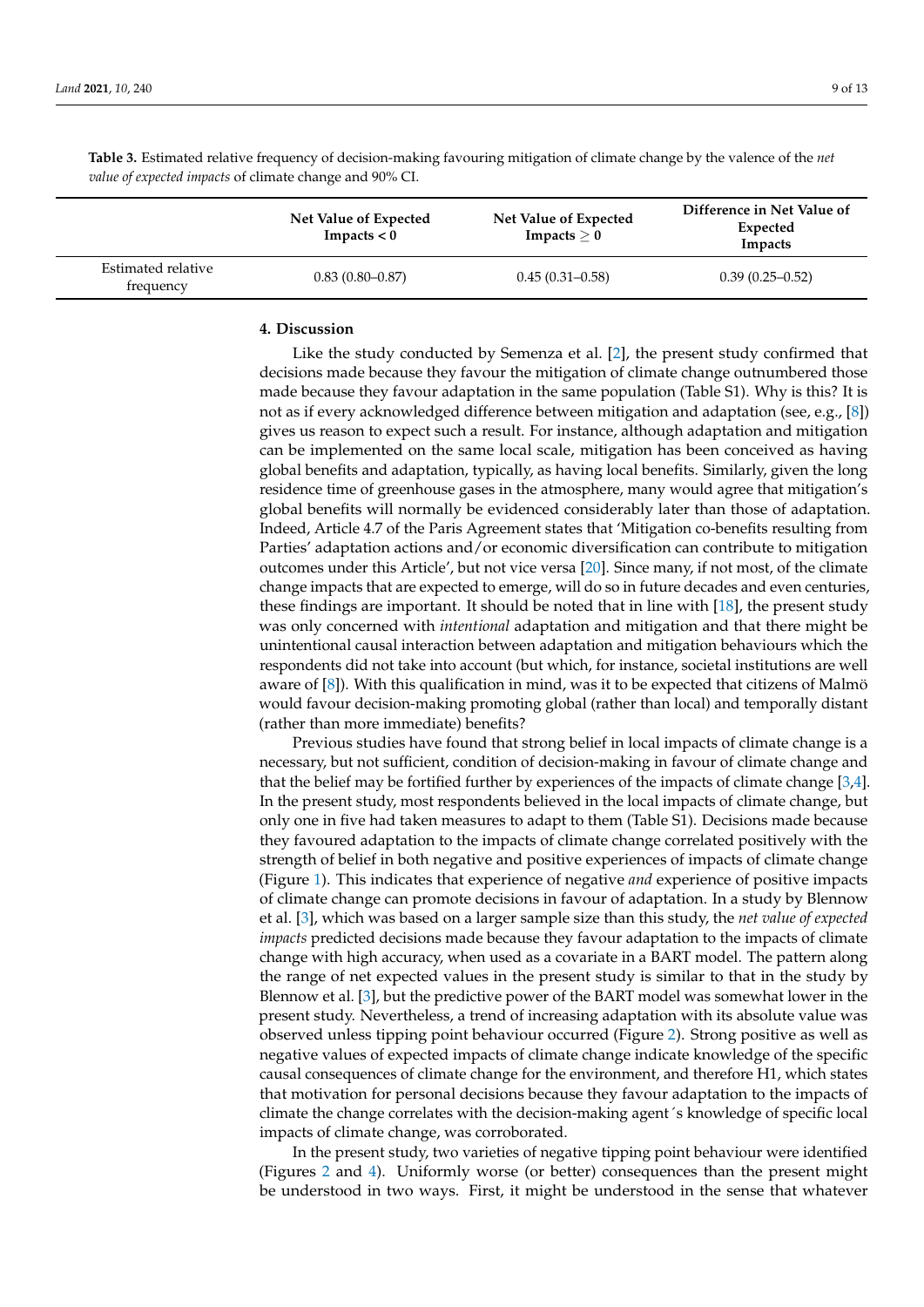humankind do, the consequences will be worse (or better) than if we had done whatever it is that we do before passing the tipping point. We refer to this as 'systemic' tipping point thinking. The local minimum in the estimated probability of decisions in favour of adaptation observed at moderately negative net values of expected impacts of climate change (Figure [2\)](#page-6-0) corresponds to a local minimum on the equivalent of the expected utility curve observed in a study on decisions in favour of adaptation to climate change among European forest professionals [\[3\]](#page-12-2). In that study, the local minimum correlated with just a few measures for adaptation perceived by the decision-making agents as effective. Data on the perceived effectiveness of adaptation measures were not available in the present study, so the hypothesis stating that lack of effective adaptation measures explains the local minimum could not be tested here. But if corroborated, it would indicate that the increase in the curve below −51 in the present study occurred because some citizens had decided in favour of adaptation even without effective adaptation measures that were perceived to be available. If that is so, those with a *net value of expected impacts* of climate change below −51 and who did not decide in favour of adaptation thought that the climate system (or relevant parts of it) had passed a tipping point, see [\[3\]](#page-12-2). In the new system, for them, nothing would be gained from decisions in favour of adaptation. We call this kind of tipping point behaviour 'systemic tipping point behaviour'.

Second, our conception of risk is also tied to our own decision-making options and their expected consequences (e.g., [\[21\]](#page-12-20)). When a systemic tipping point is passed, many negative consequences are certain—they are the same whatever I decide to do, and they do in that sense not belong to the context of risk any longer. In such cases, one does not *take* risks; one merely *runs* or will be *exposed to* them [\[22\]](#page-12-21). However, with some of the risks, 'one merely runs', could be managed by society. The levelling out of the curve below a net value of expected impacts of climate change of approximately −12 for decisions made because they favour adaptation to climate change indicates that tipping point behaviour of this kind can take place below this value (Figure [2\)](#page-6-0). We call this kind of tipping point behaviour 'decision maker's tipping point beaviour'. Such deviation from loss aversion has been reported before (e.g., [\[23\]](#page-12-22)).

With respect to positive tipping point behaviour, the levelling out of the curve above a *net value of expected impacts* of climate change of approximately +21 might be taken to indicate that the citizens were satisfied under the changed conditions and that, as a result, they did not decide in favour of adaptation to climate change (Figure [2,](#page-6-0) cf. [\[24\]](#page-12-23)). Hence, they displayed decision maker's tipping point behaviour. However, it can also be interpreted as an indication that the citizens believed that a climatic tipping point had indeed been passed, introducing an altogether better system, in which case the utility expected from decisions in favour of climate change adaptation would be less. On this second reading, systemic tipping point behaviour might have taken place. However, this hypothesis could not be tested with the data available in the present study. Satisficing [\[8\]](#page-12-7), and positive systemic tipping point behaviour, as well as other psychological mechanisms, might explain the data.

Like decisions favouring adaptation to the impacts of climate change, decisions in favour of mitigation of climate change correlated with the strength of belief that one has experienced negative and positive impacts of climate change (Figure [3\)](#page-7-0). However, the correlation for negative experiences was positive, but the correlation for positive experiences was negative. This indicates that while experience of negative impacts of climate change promoted decisions in favour of mitigation, positive impacts of climate change inhibited them. Like decisions made because they favour adaptation to climate change in the study by Blennow et al. [\[3\]](#page-12-2), decisions made because they favour mitigation correlated with the *net value of expected impacts* (Figure [4\)](#page-7-1). However, they increased only with the negative, not the positive, net value of expected climate change impacts, *unless tipping point behaviour occurred* (Figure [4\)](#page-7-1). Indeed, decisions made because they favour mitigation to climate change were more common among those with *net negative value of expected impacts* of climate change (risk perception) than they were among those with *net*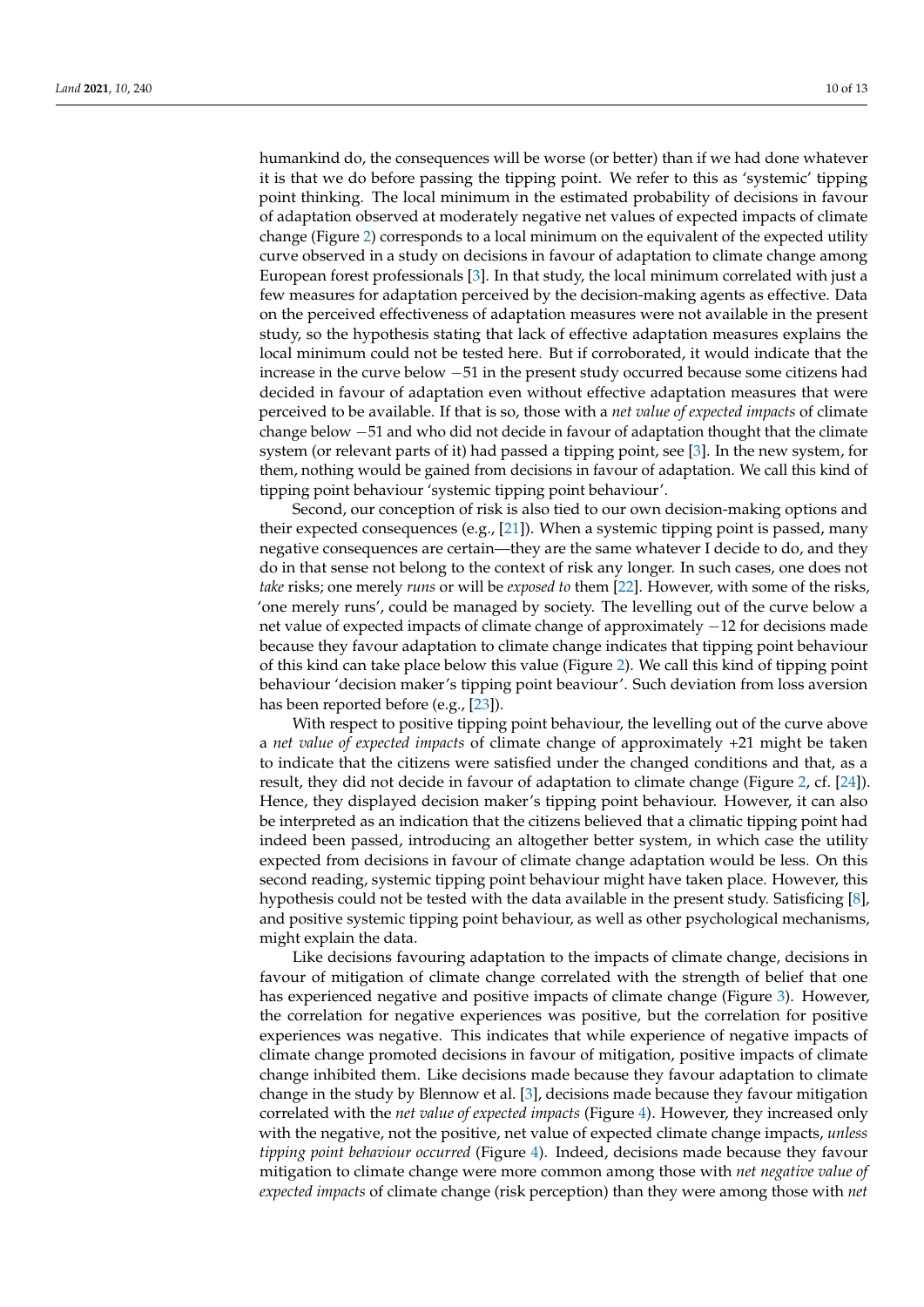*positive value of expected impacts* of climate change (Table [3\)](#page-8-0). Since negative tipping point behaviour was also observed (Figure [4\)](#page-7-1) (Table [2\)](#page-5-1), H2, which states that motivation for personal decisions made because they favour mitigation of climate change correlates with the risk perception of the decision-making agent, was corroborated.

Plainly, if mitigation decisions are *triggered* by experiences of negative local climate change impacts but are, *in fact*, interventions with consequences that are, relatively speaking, temporally distant and global, we have a problem. Since mitigation decisions taken now are so important for future agents, the aim should not be to decrease their number even if they might be the wrong response to the decision maker's present problem. But if they replace suitable adaptation decisions, there is a real problem. To illustrate: If a climate change mitigation decision is always "a human intervention to reduce emissions or enhance the sinks of greenhouse gases" [\[25\]](#page-12-24) (pp. 554), mitigation is clearly the wrong solution to the risks of flooding in Malmö 2020–2030. To manage the risk of flooding during the current decade, an adaptation decision is required according to the definition. Ideally, of course, an adaptation decision that is also a human intervention to reduce emissions or enhance the sinks of greenhouse gases is preferable. The problem is amplified if, in addition, mitigation decisions are inhibited by the experience of positive local climate change impacts. Communication strategies to circumvent this problem are essential. Since, unfortunately, in climate change discourse, mitigation and adaptation have been conceptualised as different kinds of endeavour—partly for historical reasons (see e.g., [\[26\]](#page-12-25))—such strategies must be grounded in what we find drives and inhibits adaptation and mitigation, as currently defined. Therefore, it is important to develop communications guidelines that facilitate decisions aligning more closely with the needs of current and future agents.

Our findings suggest the following guidelines: Individuals

- Lacking a strong belief that they have experienced impacts of climate change need communications that strengthen that belief. Communications strengthening negative, as well as positive experiences of climate change, promote adaptation decisions, while communications strengthening only negative and not positive experiences of climate change, promote mitigation decisions.
- Lacking knowledge of climate change impacts need communications on the causal connections between climate change and its specific impacts on the (local) environment. Communications on causal connections creating negative as well as positive impacts of climate change tend to favour adaptation decisions, while communications on causal connections, creating only negative and not positive impacts, tend to favour mitigation decisions.
- Exhibiting tipping point behaviour require communications on effective measures for climate change response. Where individuals exhibiting tipping point behaviour are concerned, communications on effective measures in response to negative as well as positive impacts of climate change tend to favour adaptation decisions, while only communications on effective measures in response to negative impacts of climate change can favour mitigation decisions.
- Exhibiting systemic tipping point behaviour require communications on whether the earth (or the relevant parts of the system) has reached a tipping point.

#### **5. Conclusions**

Climate change policies need to reflect the fact that strong belief in local impacts of climate change is a necessary, but not sufficient, condition of intentional mitigation and adaptation decisions. The study found that decision-making agents' strength of belief in having experienced local impacts of climate change correlate with decisions in favour of mitigation as well as adaptation to the impacts of climate change. But, whereas negative as well as positive experiences promoted adaptation decisions, only negative experiences promoted mitigation decisions. Positive experiences of climate change inhibited them. Moreover, decisions in favour of mitigation of climate change correlate with the net negative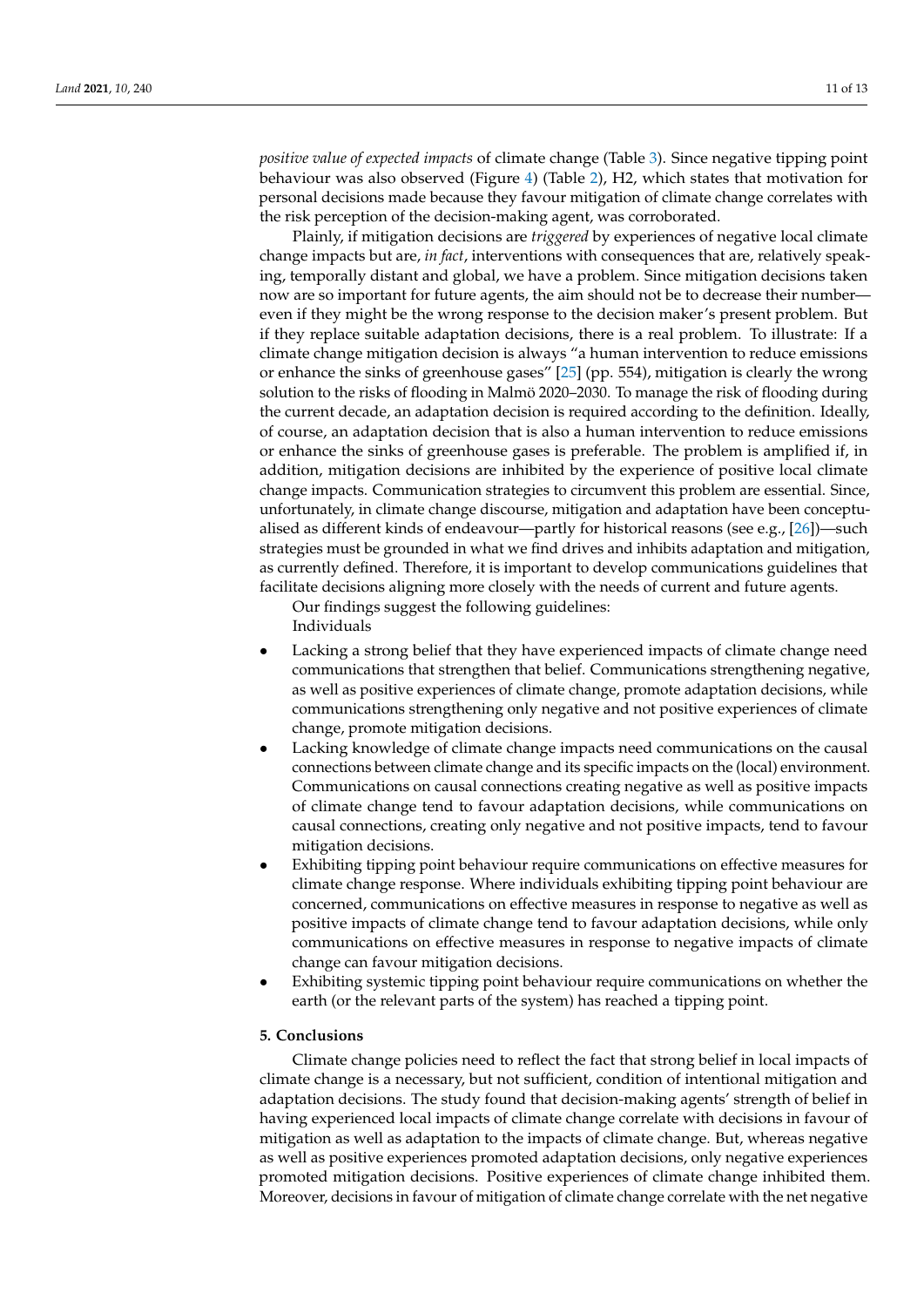expected impacts (risk perception) of the decision-making agents, and decisions in favour of adaptation to the impacts of climate change correlate with net negative as well as net positive expected impacts of climate change unless tipping point behaviour occurs. While decisions in favour of greenhouse gas emission reduction always help mitigate climate change, decisions in favour of adaptation to the impacts of climate change require more specific knowledge. The decision-making agents' lack of knowledge on the specific impacts of climate change thus provides a plausible explanation of why citizens´ decisions made because they favour adaptation to the impacts of climate change are outnumbered by those made because they favour mitigation of climate change.

Communications on the specific positive or negative local climate change impacts can thus strengthen citizens' propensity to decide in favour of adaptation to climate change, whereas their propensity to decide in favour of mitigation can be strengthened by communications on negative local impacts of climate change only (and by information that weakens a perceived but mistaken link between climate change and a positive event, categorised by the agent as an impact of climate change). However, for those with tipping point behaviour, communications need to focus on effective measures for adaptation unless they display systemic tipping point behaviour, in which case they need communications on whether the earth or the relevant part of the system has reached a tipping point or not. Mitigation of global and long-term climate change correlated with experiences of local impacts, hence, calls for policies, including communication strategies, that take this new knowledge into consideration when developing policies for here and now as well as there and then.

**Supplementary Materials:** The following are available online at [https://www.mdpi.com/2073-445](https://www.mdpi.com/2073-445X/10/3/240/s1)  $X/10/3/240/s1$ , Figure S1: Convergence diagnostics and test of covariate importance for a BART model of the probability of having decided in favour of adaptation (taken as the equivalent of the expected value of the utility of adaptation), Figure S2: Convergence diagnostics and test of covariate importance for a BART model of the probability of having decided in favour of mitigation (taken as the equivalent of the expected value of the utility of mitigation), Table S1: Responses to survey questions by response level split between those who has/has not decided in favour of adaptation and mitigation of climate change, respectively, Table S2: Model errors of univariate BART models of decisions in favour of adaptation to the impacts of climate change and mitigation of climate change, respectively.

**Author Contributions:** Conceptualisation, K.B. and J.P.; methodology, K.B. and J.P.; software, K.B.; validation, K.B. and J.P.; formal analysis, K.B.; investigation, K.B.; resources, K.B.; data curation, K.B.; writing—original draft preparation, K.B. and J.P.; writing—review and editing, J.P. and K.B.; visualisation, K.B.; supervision, K.B.; project administration, K.B.; funding acquisition, K.B. and J.P. All authors have read and agreed to the published version of the manuscript.

**Funding:** The research was supported by The Swedish Energy Agency, grant number 45808-1 (to K.B.) and The Swedish Foundation for Humanities and Social Sciences, grant number M14-0138:1 (to J.P.).

**Institutional Review Board Statement:** Ethical review and approval were waived for this study due to no questions on sensitive personal information being included.

**Informed Consent Statement:** Informed consent was obtained from all subjects involved in the study.

**Data Availability Statement:** The data can be accessed by anyone with a legitimate interest in it, to the extent that the transfer of data is in accordance with the Swedish and European regulation on data protection. Requests should be addressed to the Swedish University of Agricultural Sciences via registrator@slu.se.

**Acknowledgments:** All respondents to the questionnaire are gratefully acknowledged for their participation. Also, the students in the 2018 course *Climate Change—Landscape in Transition* at the Swedish University of Agricultural Sciences in Alnarp are gratefully acknowledged for agreeing to let us use the data they had collected.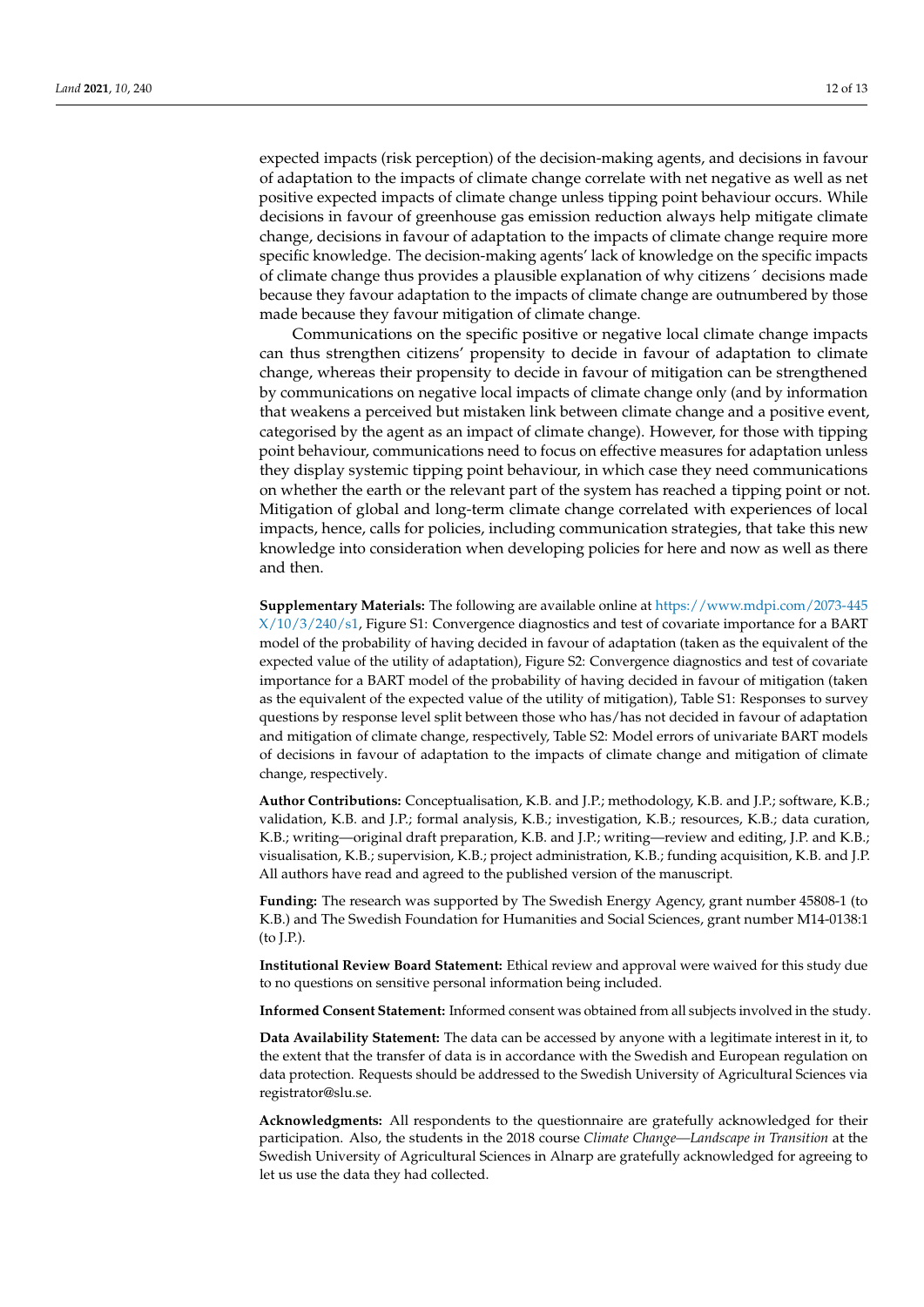**Conflicts of Interest:** The authors declare no conflict of interest. The funders had no role in the design of the study; in the collection, analyses, or interpretation of data; in the writing of the manuscript, or in the decision to publish the results.

### **References**

- <span id="page-12-0"></span>1. Bede, A.; van der Linden, P.; Verbruggen, A. Annex II: Glossary. In *Climate Change 2007: Synthesis Report*; Pauchari, R., Reisinger, A., Eds.; Intergovernmental Panel on Climate Change: Geneva, Switzerland, 2007; pp. 76–99.
- <span id="page-12-1"></span>2. Semenza, J.C.; Ploubidis, G.B.; George, L.A. Climate change and climate variability: Personal motivation for adaptation and mitigation. *Environ. Health* **2011**, *10*, 46. [\[CrossRef\]](http://doi.org/10.1186/1476-069X-10-46) [\[PubMed\]](http://www.ncbi.nlm.nih.gov/pubmed/21600004)
- <span id="page-12-2"></span>3. Blennow, K.; Persson, J.; Goncalves, L.; Borys, A.; Dutca, I.; Hynynen, J.; Janeczko, E.; Lyubenova, M.; Merganic, J.; Merganicova, K.; et al. The role of beliefs, expectations and values in decision-making favoring climate change adaptation: Implications for communications with European forest professionals. *Environ. Res. Lett.* **2020**, *15*, 114061. [\[CrossRef\]](http://doi.org/10.1088/1748-9326/abc2fa)
- <span id="page-12-3"></span>4. Blennow, K.; Persson, J.; Tomé, M.; Hanewinkel, M. Climate change: Believing and seeing implies adapting. *PLoS ONE* **2012**, *7*, e50181. [\[CrossRef\]](http://doi.org/10.1371/journal.pone.0050182) [\[PubMed\]](http://www.ncbi.nlm.nih.gov/pubmed/23185568)
- <span id="page-12-4"></span>5. Von Neumann, J.; Morgenstern, O. *The Theory of Games and Economic Behavior*; Princeton University Press: Princeton, NJ, USA, 1944.
- <span id="page-12-5"></span>6. Rabin, M. Psychology and Economics. *J. Econ. Lit.* **1998**, *36*, 11–46.
- <span id="page-12-6"></span>7. Tversky, A.; Kahneman, D. Advances in Prospect Theory: Cumulative Representation of Uncertainty. *J. Risk Uncertain.* **1992**, *5*, 297–323. [\[CrossRef\]](http://doi.org/10.1007/BF00122574)
- <span id="page-12-7"></span>8. Klein, R.J.T.; Schipper, E.L.F.; Dessai, S. Integrating mitigation and adaptation into climate and development policy: Three research questions. *Environ. Sci. Policy* **2005**, *8*, 579–588. [\[CrossRef\]](http://doi.org/10.1016/j.envsci.2005.06.010)
- <span id="page-12-8"></span>9. Oberghaus, D. Prospect theory, mitigation and adaptation to climate change. *J. Risk Res.* **2017**, *20*, 909–930. [\[CrossRef\]](http://doi.org/10.1080/13669877.2015.1121907)
- <span id="page-12-9"></span>10. Ohlsson, A.; Asp, M.; Berggren-Clausen, S.; Berglöv, G.; Björck, E.; Johnell, A.; Mårtensson, J.A.; Nylén, L.; Persson, H.; Sjökvist, E. *Framtidsklimat i Skåne län—Enligt RCP-Scenarier*; Klimatologi Nr. 29, Swedish Meteorological Institute: Norrköping, Sweden, 2015.
- <span id="page-12-10"></span>11. Nerheim, S.; Schöld, S.; Persson, G.; Sjöström, Å. *Framtida Havsnivåer i Sverige*; Klimatologi Nr. 48, Swedish Meteorological Institute: Norrköping, Sweden, 2017.
- <span id="page-12-11"></span>12. LimeSurvey Project Team. *LimeSurvey: An Open Source Survey Tool*; LimeSurvey Project: Hamburg, Germany, 2016; Available online: <www.limesurvey.org> (accessed on 25 January 2018).
- <span id="page-12-12"></span>13. Bååth, R. Bayesian first aid: A package that implements Bayesian alternatives to the classical \* .test functions in R. In Proceedings of the UseR! 2014—the Int. R User Conf., Los Angeles, California, USA, 30 June–3 July 2014.
- <span id="page-12-13"></span>14. Shalev-Shwartz, S.; Ben-David, S. *Understanding Machine Learning: From Theory to Algorithms*, 1st ed.; Cambridge University Press: New York, NJ, USA, 2016.
- <span id="page-12-14"></span>15. Kern, C.; Klausch, T.; Kreuter, F. Tree-based machine learning methods for survey research. *Surv. Res. Methods* **2019**, *13*, 73–93. [\[PubMed\]](http://www.ncbi.nlm.nih.gov/pubmed/32802211)
- <span id="page-12-15"></span>16. Chipman, H.A.; George, E.I.; McCulloch, R.E. BART: Bayesian additive regression trees. *Ann. Appl. Stat.* **2010**, *4*, 266–298. [\[CrossRef\]](http://doi.org/10.1214/09-AOAS285)
- <span id="page-12-16"></span>17. Kapelner, A.; Bleich, J. Bartmachine: Machine learning with Bayesian additive regression trees bartmachine: Machine learning with Bayesian additive regression trees. *J. Stat. Softw.* **2016**, *70*, 1–40. [\[CrossRef\]](http://doi.org/10.18637/jss.v070.i04)
- <span id="page-12-17"></span>18. Persson, J.; Blennow, K.; Gonçalves, L.; Borys, A.; Dutcă, I.; Hynynen, J.; Janeczko, E.; Lyubenova, M.; Martel, S.; Merganic, J.; et al. No polarization–Expected Values of Climate Change Impacts among European Forest Professionals and Scientists. *Sustainability* **2020**, *12*, 2659. [\[CrossRef\]](http://doi.org/10.3390/su12072659)
- <span id="page-12-18"></span>19. R Core Team. *R: A Language and Environment for Statistical Computing*; R Foundation for Statistical Computing: Vienna, Austria, 2020.
- <span id="page-12-19"></span>20. United Nations. Paris Agreement. Available online: [Sustainabledevelopment.un.org/content/documents/17853paris\\_agreement.](Sustainabledevelopment.un.org/content/documents/17853paris_agreement.pdf) [pdf](Sustainabledevelopment.un.org/content/documents/17853paris_agreement.pdf) (accessed on 24 January 2021).
- <span id="page-12-20"></span>21. Luhmann, N. *Risk: A sociological Theory*; de Gruyter: New York, NJ, USA, 1993.
- <span id="page-12-21"></span>22. Persson, J. *Risker i Kunskapens Mellanrum*; Nya Doxa: Nora, Sweden, 2007.
- <span id="page-12-22"></span>23. Wakker, P. Testing and Characterizing Properties of Nonadditive Measures through Violations of the Sure-Thing Principle. *Econometrica* **2001**, *69*, 1039–1059. [\[CrossRef\]](http://doi.org/10.1111/1468-0262.00229)
- <span id="page-12-23"></span>24. Simon, H.A. A behavioral model of rational choice. *Quart. J. Econ.* **1955**, *69*, 99–118. [\[CrossRef\]](http://doi.org/10.2307/1884852)
- <span id="page-12-24"></span>25. Masson-Delmotte, V.; Zhai, P.; Pörtner, H.-O.; Roberts, D.; Skea, J.; Shukla, P.R.; Pirani, A.; Moufouma-Okia, W.; Péan, C.; Pidcock, R.; et al. (Eds.) Annex I: Glossary. In *Global Warming of 1.5* ◦*C. An IPCC Special Report on the Impacts of Global Warming of 1.5*◦*C Above Pre-Industrial Levels and Related Global Greenhouse Gas Emission Pathways, in the Context of Strengthening the Global Response to the Threat of Climate Change, Sustainable Development, and Efforts to Eradicate Poverty*; Intergovernmental Panel on Climate Change: Geneva, Switzerland, 2018; pp. 542–562.
- <span id="page-12-25"></span>26. Biesbroek, G.R.; Swart, R.J.; van der Knaap, W.G.M. The mitigation-adaptation dichotomy and the role of spatial planning. *Habitat Int.* **2009**, *33*, 230–237. [\[CrossRef\]](http://doi.org/10.1016/j.habitatint.2008.10.001)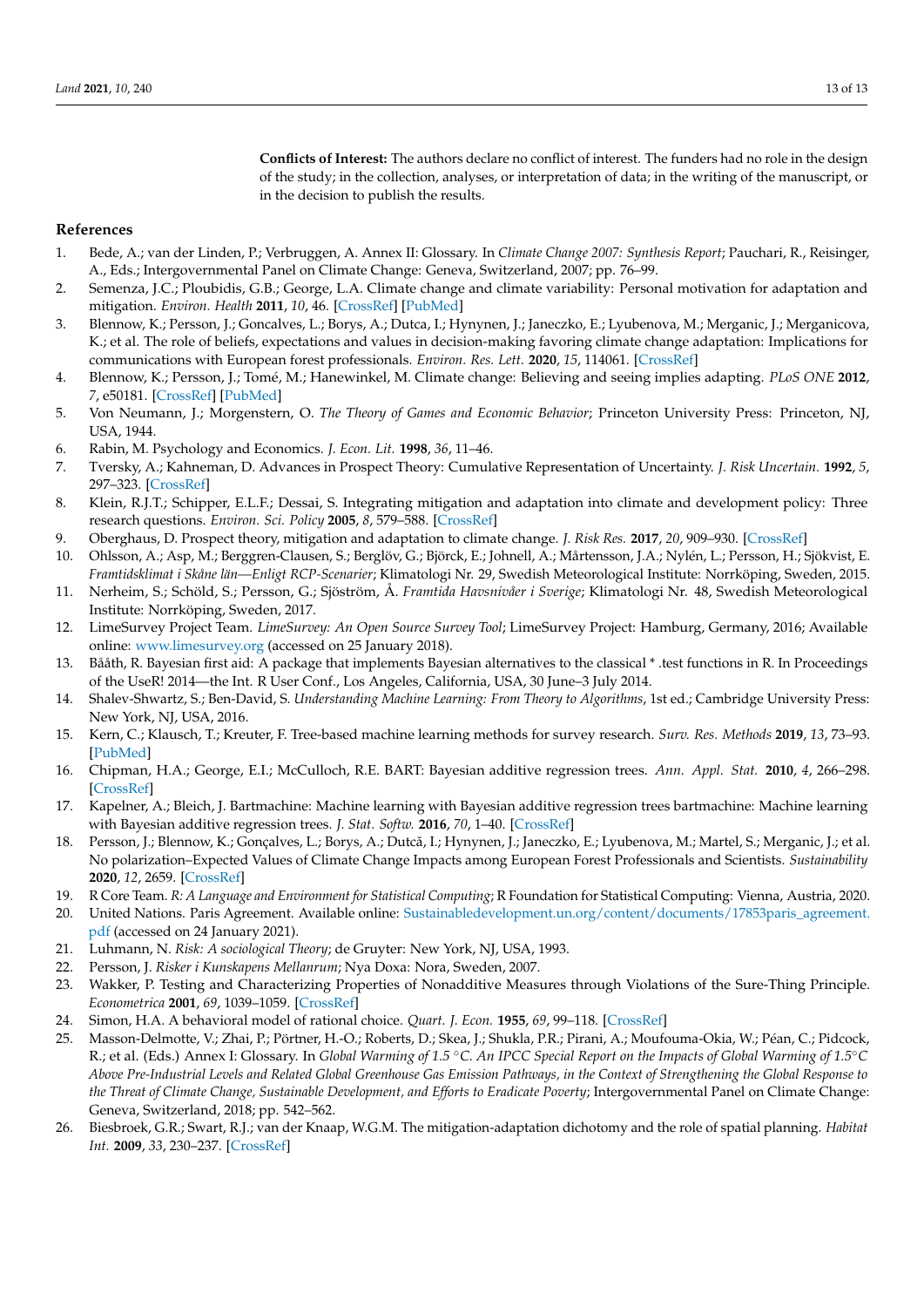Supporting Information for

# **To mitigate or adapt? Explaining why citizens responding to climate change favour the former**

Authors: Kristina Blennow 1,\* and Johannes Persson <sup>2</sup>

<sup>1</sup> Department of Landscape architecture, Planning and Management, SLU Alnarp, Swedish University of Agricultural Sciences

- <sup>2</sup> Department of Philosophy, Lund University
- \* Correspondence: Kristina.Blennow@slu.se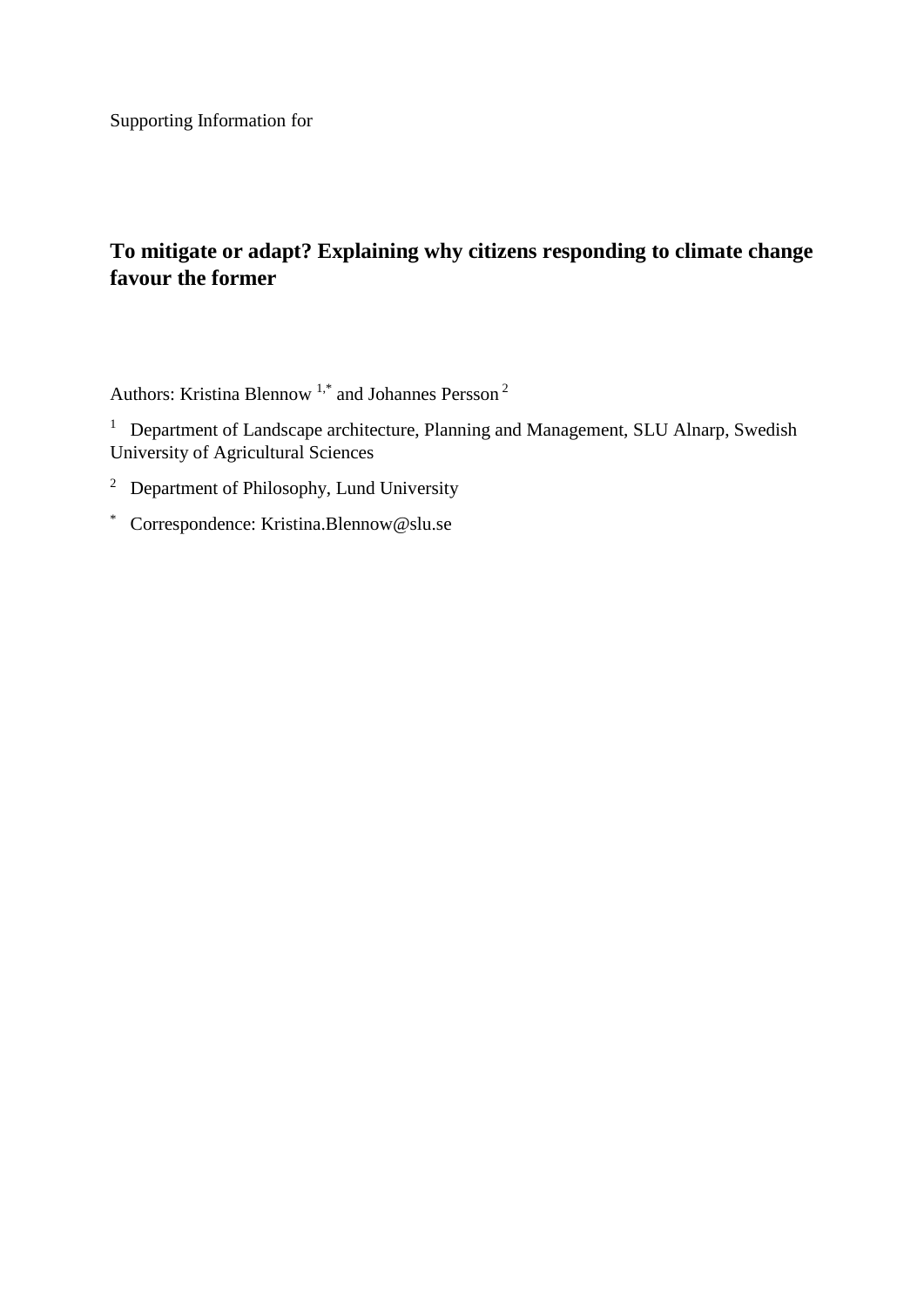

**Figure S1.** Convergence diagnostics and test of covariate importance for a BART model of the probability of having decided in favour of adaptation (taken as the equivalent of the expected utility value of adaptation). Per cent Metropolis-Hastings proposals accepted across the 43 trees with one point per

iteration (a); average number of leaves across the trees by iteration (b); average tree depth across the trees used by iteration (c); test results for the importance of the covariate net value of expected impacts (d). The grey vertical line separates burn-in iterations and postburn-in iterations and colours of dots illustrate the different computing cores used (a). The p-value is the fraction of permutation-sampled total misclassification errors less than the observed total misclassification error (d).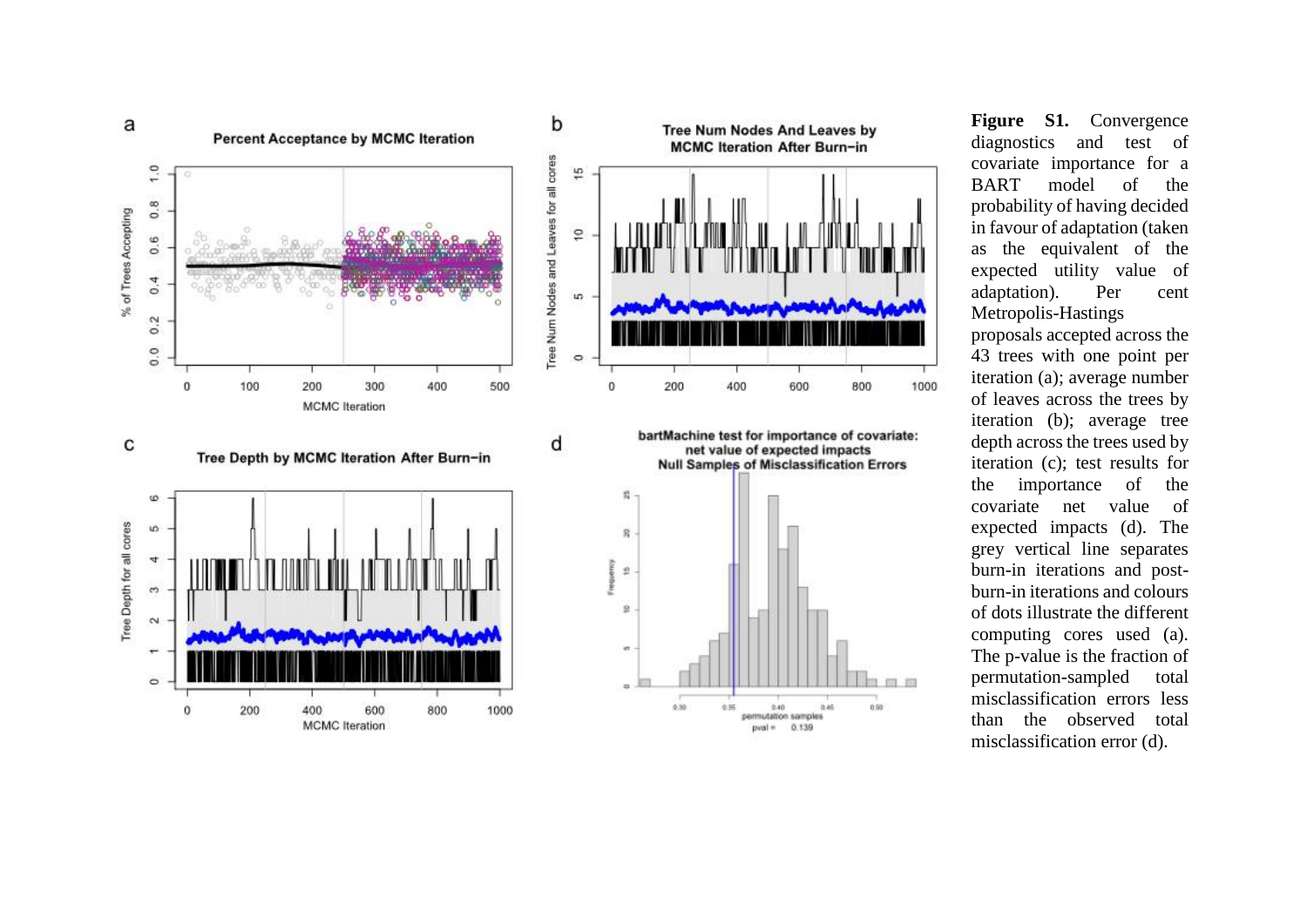

**Figure S2.** Convergence diagnostics and test of covariate importance for a BART model of the probability of having decided in favour of mitigation (taken as the equivalent of the expected utility value of mitigation). Per cent Metropolis-Hastings

proposals accepted across the 65 trees with one point per iteration (a); average number of leaves across the trees by iteration (b); average tree depth across the trees used by iteration (c); test results for the importance of the covariate net value of expected impacts (d). The grey vertical line separates burn-in iterations and post-burn-in iterations and colours of dots illustrate the different computing cores used (a). The p-value is the fraction of permutationsampled total misclassification errors less than the observed total misclassification error (d).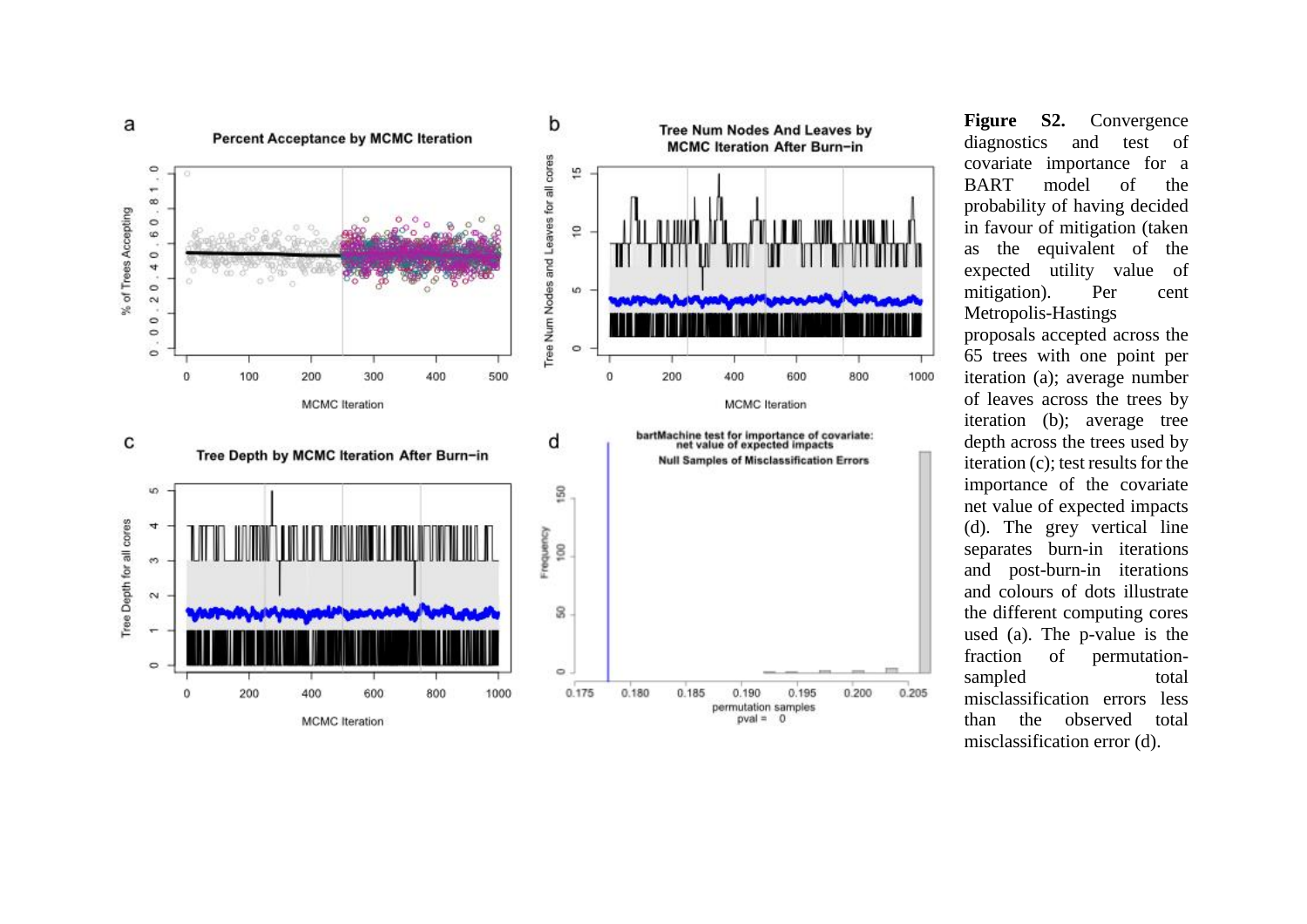**Table S1.** Responses to survey questions by response level split between those who have/have not decided in favour of adaptation and mitigation of climate change, respectively (Q7 and Q8 in Table 1).

| Number | Ouestion                                                                                                                                                                                                                                        | Response option                                                                     | Has decided in<br>favour of<br>adaptation<br>$(n=70)$<br>$0.21$ [0.17, 0.25] [0.79 [0.76, 0.83] | Has not decided<br>in favour of<br>adaptation<br>$(n=268)$ | Significant difference in<br>estimated relative proportion<br>of having decided in favour of<br>adaptation - not having<br>decided in favour of<br>adaptation per response option<br>and 90% CI | favour of<br>mitigation<br>$(n=268)$<br>0.79 [0.75, 0.83] 0.21 [0.17, 0.24] | Has decided in Has not decided<br>in favour of<br>mitigation<br>$(n=70)$ | Significant difference in<br>estimated relative proportion of<br>having decided in favour of<br>mitigation - not having decided<br>in favour of mitigation per<br>response option and 90% CI |
|--------|-------------------------------------------------------------------------------------------------------------------------------------------------------------------------------------------------------------------------------------------------|-------------------------------------------------------------------------------------|-------------------------------------------------------------------------------------------------|------------------------------------------------------------|-------------------------------------------------------------------------------------------------------------------------------------------------------------------------------------------------|-----------------------------------------------------------------------------|--------------------------------------------------------------------------|----------------------------------------------------------------------------------------------------------------------------------------------------------------------------------------------|
|        | Do you believe that the<br>climate is changing<br>because of human<br>causes to the extent that<br>it will affect you and/or<br>your environment<br>negatively?                                                                                 | Yes, definitely<br>Yes, probably<br>I do not know<br>Probably not<br>Definitely not | 57<br>9<br>$\overline{4}$<br>$\boldsymbol{0}$<br>$\Omega$                                       | 196<br>56<br>$\tau$<br>8                                   |                                                                                                                                                                                                 | 214<br>45<br>6<br>3<br>$\theta$                                             | 39<br>20<br>5<br>5                                                       | $0.24$ [0.14, 0.35]<br>$-0.12$ [ $-0.21, -0.024$ ]<br>$-0.05$ [ $-0.11, -0.004$ ]<br>$-0.07$ $[-0.12, -0.016]$                                                                               |
| 2      | Do you believe that the<br>climate is changing<br>because of human<br>causes to the extent that<br>it will affect you and/or<br>your environment<br>positively?                                                                                 | Yes, definitely<br>Yes, probably<br>I do not know<br>Probably not<br>Definitely not | 11<br>6<br>10<br>26<br>17                                                                       | 34<br>36<br>22<br>123<br>53                                |                                                                                                                                                                                                 | 36<br>31<br>22<br>121<br>58                                                 | 9<br>11<br>10<br>28<br>12                                                |                                                                                                                                                                                              |
| 3      | Have you yourself<br>experienced that sudden<br>extreme situations or<br>gradual changes have<br>occurred in the<br>municipality that you<br>interpret as caused by<br>long-term and global<br>climate change and that<br>has negative impacts? | Yes, definitely<br>Yes, probably<br>I do not know<br>Probably not<br>Definitely not | 23<br>25<br>16<br>$\sqrt{6}$<br>$\mathbf{0}$                                                    | 51<br>95<br>82<br>32<br>8                                  | $0.14$ [0.044, 0.24]                                                                                                                                                                            | 68<br>100<br>74<br>22<br>$\overline{4}$                                     | 6<br>20<br>90<br>16<br>$\overline{4}$                                    | $0.16$ [0.088, 0.23]<br>$-0.15$ [ $-0.24$ , $-0.066$ ]<br>$-0.050$ [ $-0.10$ , $-0.0029$ ]                                                                                                   |
| 4      | Have you yourself<br>experienced that sudden                                                                                                                                                                                                    | Yes, definitely<br>Yes, probably                                                    | 5<br>9                                                                                          | $\overline{7}$<br>29                                       |                                                                                                                                                                                                 | 36<br>31                                                                    | 9<br>11                                                                  |                                                                                                                                                                                              |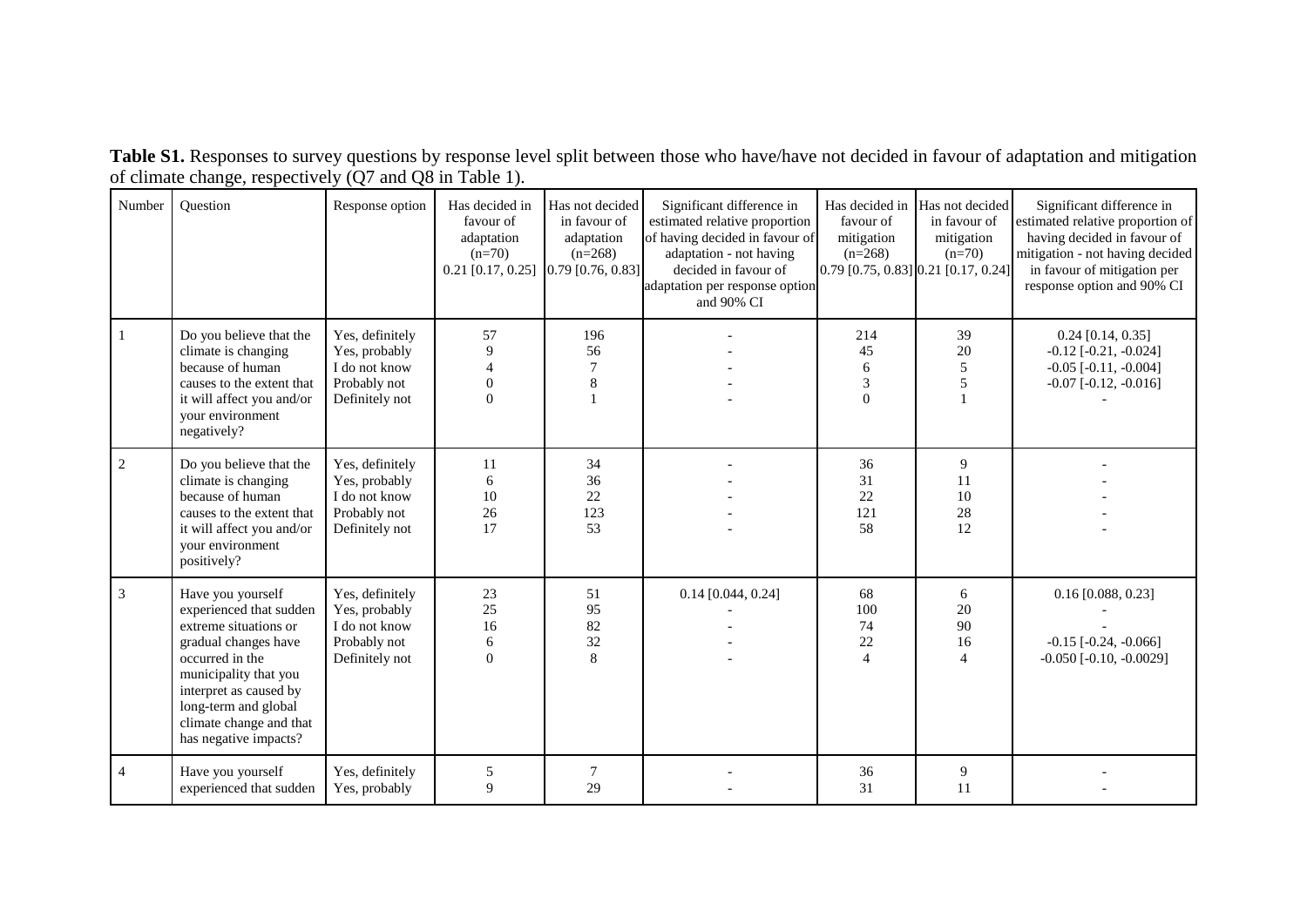|                | extreme situations or<br>gradual changes have<br>occurred in the<br>municipality that you<br>interpret as caused by<br>long-term and global<br>climate change and that<br>has positive impacts? | I do not know<br>Probably not<br>Definitely not                           | 22<br>25<br>9                                       | 95<br>88<br>49               |                                 | 22<br>121<br>58                          | 10<br>28<br>12                          |                                                                                                                                             |
|----------------|-------------------------------------------------------------------------------------------------------------------------------------------------------------------------------------------------|---------------------------------------------------------------------------|-----------------------------------------------------|------------------------------|---------------------------------|------------------------------------------|-----------------------------------------|---------------------------------------------------------------------------------------------------------------------------------------------|
| $\overline{5}$ | Do you expect that<br>long-term and global<br>climate changes will<br>lead to negative impacts<br>in Malmö on:                                                                                  |                                                                           |                                                     |                              |                                 |                                          |                                         |                                                                                                                                             |
| a              | Transport                                                                                                                                                                                       | Yes, always<br>Often<br>Rarely<br>No, never<br>I do not know <sup>b</sup> | 15<br>24<br>15<br>$\overline{2}$<br>14              | 41<br>107<br>40<br>17<br>63  |                                 | 42<br>104<br>43<br>14<br>65              | 14<br>27<br>12<br>5<br>12               |                                                                                                                                             |
| $\mathbf b$    | Beaches                                                                                                                                                                                         | Yes, always<br>Often<br>Rarely<br>No, never<br>I do not know <sup>b</sup> | 27<br>29<br>10<br>$\overline{c}$<br>$\overline{2}$  | 93<br>102<br>39<br>9<br>25   | $-0.06$ [ $-0.10$ , $-0.0079$ ] | 106<br>113<br>29<br>5<br>15              | 14<br>18<br>20<br>6<br>12               | $0.19$ [0.098, 0.28]<br>$0.16$ [0.060, 0.26]<br>$-0.18$ [ $-0.27, -0.085$ ]<br>$-0.070$ [ $-0.13, -0.018$ ]<br>$-0.12$ [ $-0.20, -0.043$ ]  |
| $\mathbf{c}$   | The coast                                                                                                                                                                                       | Yes, always<br>Often<br>Rarely<br>No, never<br>I do not know <sup>b</sup> | $30\,$<br>26<br>9<br>$\mathbf{1}$<br>$\overline{4}$ | 101<br>101<br>29<br>10<br>27 | $-0.060$ [ $-0.11$ , $-0.015$ ] | 116<br>107<br>25<br>$\overline{4}$<br>16 | 15<br>20<br>13<br>$7\phantom{.0}$<br>15 | $0.21$ [0.12, 0.31]<br>$0.11$ [0.0072, 0.21]<br>$-0.10$ [ $-0.18$ , $-0.016$ ]<br>$-0.090$ [ $-0.15, -0.030$ ]<br>$-0.17$ $[-0.26, -0.092]$ |
| $\mathbf d$    | The value of my<br>property                                                                                                                                                                     | Yes, always<br>Often<br>Rarely<br>No, never<br>I do not know <sup>b</sup> | $\overline{4}$<br>12<br>23<br>12<br>19              | 18<br>37<br>67<br>46<br>100  |                                 | 19<br>$40\,$<br>71<br>46<br>92           | $\mathfrak{Z}$<br>9<br>19<br>12<br>27   |                                                                                                                                             |
| e              | The value of others'<br>property                                                                                                                                                                | Yes, always<br>Often<br>Rarely                                            | $\tau$<br>24<br>19                                  | 24<br>$71\,$<br>67           |                                 | $27\,$<br>85<br>64                       | $\overline{4}$<br>10<br>22              | $0.17$ [0.082, 0.25]                                                                                                                        |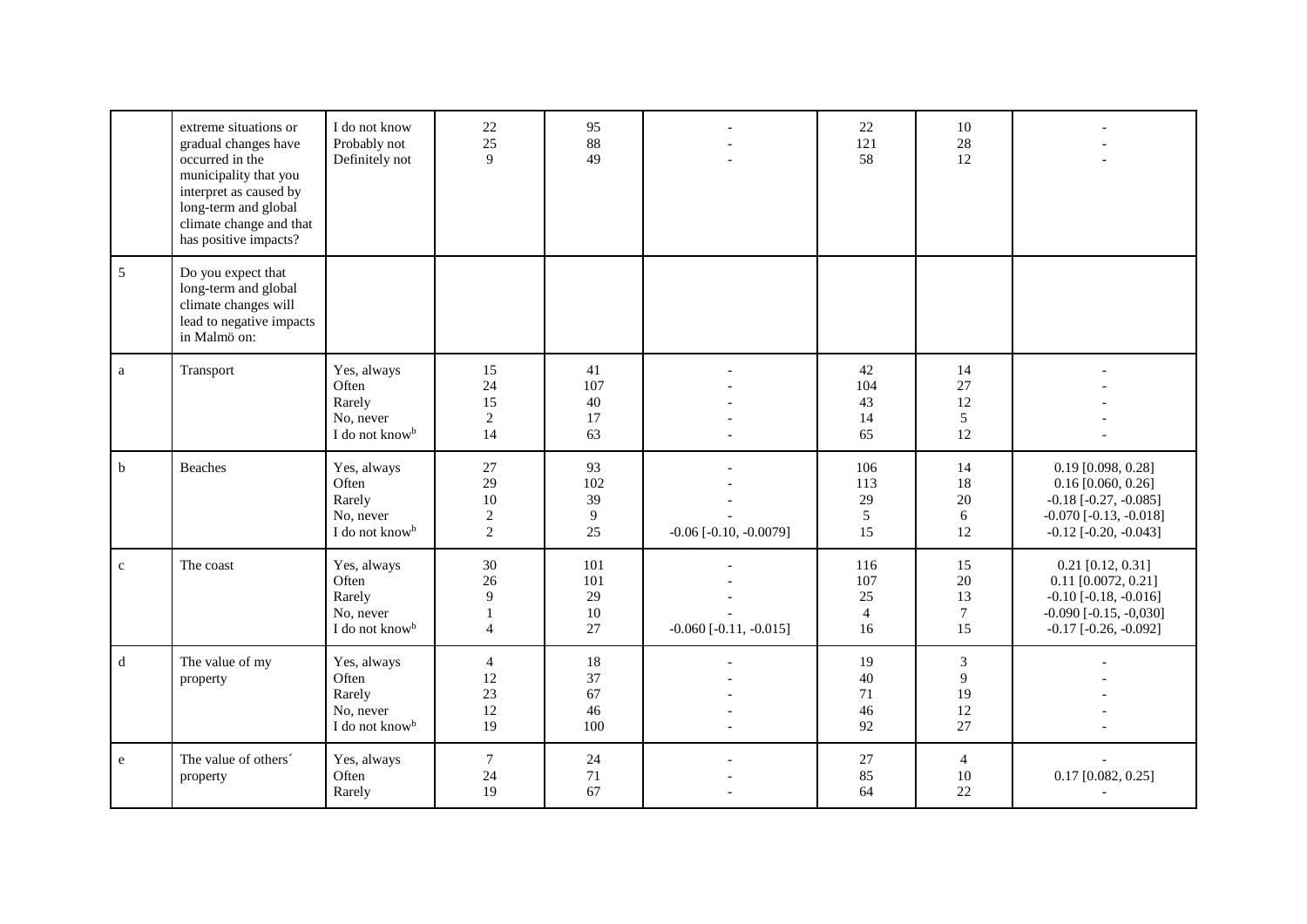|                                                                                                                                                                                                                                                                                                                                                                                                                                |                                          | No, never<br>I do not know <sup>b</sup>                                   | $\mathbf{1}$<br>19                                  | 14<br>92                     |                                                                     | 9<br>83                                  | 6<br>28                                | $-0.060$ [ $-0.12$ , $-0.0013$ ]                                                                                     |
|--------------------------------------------------------------------------------------------------------------------------------------------------------------------------------------------------------------------------------------------------------------------------------------------------------------------------------------------------------------------------------------------------------------------------------|------------------------------------------|---------------------------------------------------------------------------|-----------------------------------------------------|------------------------------|---------------------------------------------------------------------|------------------------------------------|----------------------------------------|----------------------------------------------------------------------------------------------------------------------|
| f                                                                                                                                                                                                                                                                                                                                                                                                                              | Damage to my property                    | Yes, always<br>Often<br>Rarely<br>No, never<br>I do not know <sup>b</sup> | 9<br>16<br>21<br>9<br>15                            | 20<br>50<br>81<br>40<br>77   |                                                                     | 25<br>54<br>82<br>37<br>70               | $\overline{4}$<br>12<br>20<br>12<br>22 |                                                                                                                      |
| $\mathbf{g}% _{T}=\mathbf{g}_{T}=\mathbf{g}_{T}=\mathbf{g}_{T}=\mathbf{g}_{T}=\mathbf{g}_{T}=\mathbf{g}_{T}=\mathbf{g}_{T}=\mathbf{g}_{T}=\mathbf{g}_{T}=\mathbf{g}_{T}=\mathbf{g}_{T}=\mathbf{g}_{T}=\mathbf{g}_{T}=\mathbf{g}_{T}=\mathbf{g}_{T}=\mathbf{g}_{T}=\mathbf{g}_{T}=\mathbf{g}_{T}=\mathbf{g}_{T}=\mathbf{g}_{T}=\mathbf{g}_{T}=\mathbf{g}_{T}=\mathbf{g}_{T}=\mathbf{g}_{T}=\mathbf{g}_{T}=\mathbf{g}_{T}=\math$ | Damage to others'<br>property            | Yes, always<br>Often<br>Rarely<br>No, never<br>I do not know <sup>b</sup> | 11<br>23<br>20<br>$1\,$<br>15                       | 25<br>90<br>75<br>16<br>62   |                                                                     | 32<br>98<br>74<br>$\tau$<br>57           | $\overline{4}$<br>15<br>21<br>10<br>20 | $0.15$ [0.054, 0.24]<br>$-0.12$ [ $-0.19, -0.052$ ]                                                                  |
| h                                                                                                                                                                                                                                                                                                                                                                                                                              | Nature/fauna/flora                       | Yes, always<br>Often<br>Rarely<br>No, never<br>I do not know <sup>b</sup> | 31<br>28<br>$8\,$<br>$\mathbf{1}$<br>$\overline{2}$ | 105<br>110<br>21<br>12<br>20 |                                                                     | 123<br>112<br>18<br>$\overline{4}$<br>11 | 13<br>26<br>11<br>9<br>11              | $0.27$ [0.17, 0.36]<br>$-0.090$ [ $-0.17, -0.020$ ]<br>$-0.12$ [ $-0.18$ , $-0.052$ ]<br>$-0.12$ [ $-0.20, -0.048$ ] |
| $\mathbf i$                                                                                                                                                                                                                                                                                                                                                                                                                    | Spread of alien species                  | Yes, always<br>Often<br>Rarely<br>No, never<br>I do not know <sup>b</sup> | 22<br>$22\,$<br>12<br>$\mathbf{1}$<br>13            | 66<br>94<br>36<br>13<br>59   |                                                                     | 79<br>95<br>35<br>6<br>53                | 9<br>$21\,$<br>13<br>8<br>19           | $0.16$ [0.076, 0.24]<br>$-0.10$ [ $-0.16$ , $-0.034$ ]                                                               |
| j                                                                                                                                                                                                                                                                                                                                                                                                                              | Permanent inundation<br>of coastal areas | Yes, always<br>Often<br>Rarely<br>No, never<br>I do not know <sup>b</sup> | 20<br>27<br>16<br>$\boldsymbol{0}$<br>$\tau$        | 77<br>93<br>44<br>14<br>40   | $-0.040$ [ $-0.074$ , $-0.011$ ]                                    | 85<br>104<br>44<br>6<br>29               | 12<br>16<br>16<br>$\,8\,$<br>18        | $0.14$ [0.053, 0.23]<br>$0.15$ [0.058, 0.25]<br>$-0.10$ [ $-0.16$ , $-0.034$ ]<br>$-0.15$ $[-0.24, -0.060]$          |
| $\bf k$                                                                                                                                                                                                                                                                                                                                                                                                                        | Opportunities for<br>outdoor swimming    | Yes, always<br>Often<br>Rarely<br>No, never<br>I do not know <sup>b</sup> | 14<br>20<br>27<br>$\mathbf{1}$<br>8                 | 51<br>86<br>58<br>28<br>45   | $0.17$ [0.067, 0.27]<br>$-0.080$ [ $-0.12$ , $-0.036$ ]<br>$\equiv$ | 55<br>90<br>70<br>15<br>38               | 10<br>16<br>15<br>14<br>15             | $0.10$ [0.0081, 0.20]<br>$-0.15$ [ $-0.23$ , $-0.067$ ]                                                              |
| $\mathbf{1}$                                                                                                                                                                                                                                                                                                                                                                                                                   | The temperature climate                  | Yes, always<br>Often<br>Rarely                                            | $27\,$<br>33<br>6                                   | 93<br>113<br>20              |                                                                     | 110<br>119<br>15                         | 10<br>27<br>11                         | $0.26$ [0.17, 0.34]<br>$-0.10$ [ $-0.18$ , $-0.032$ ]                                                                |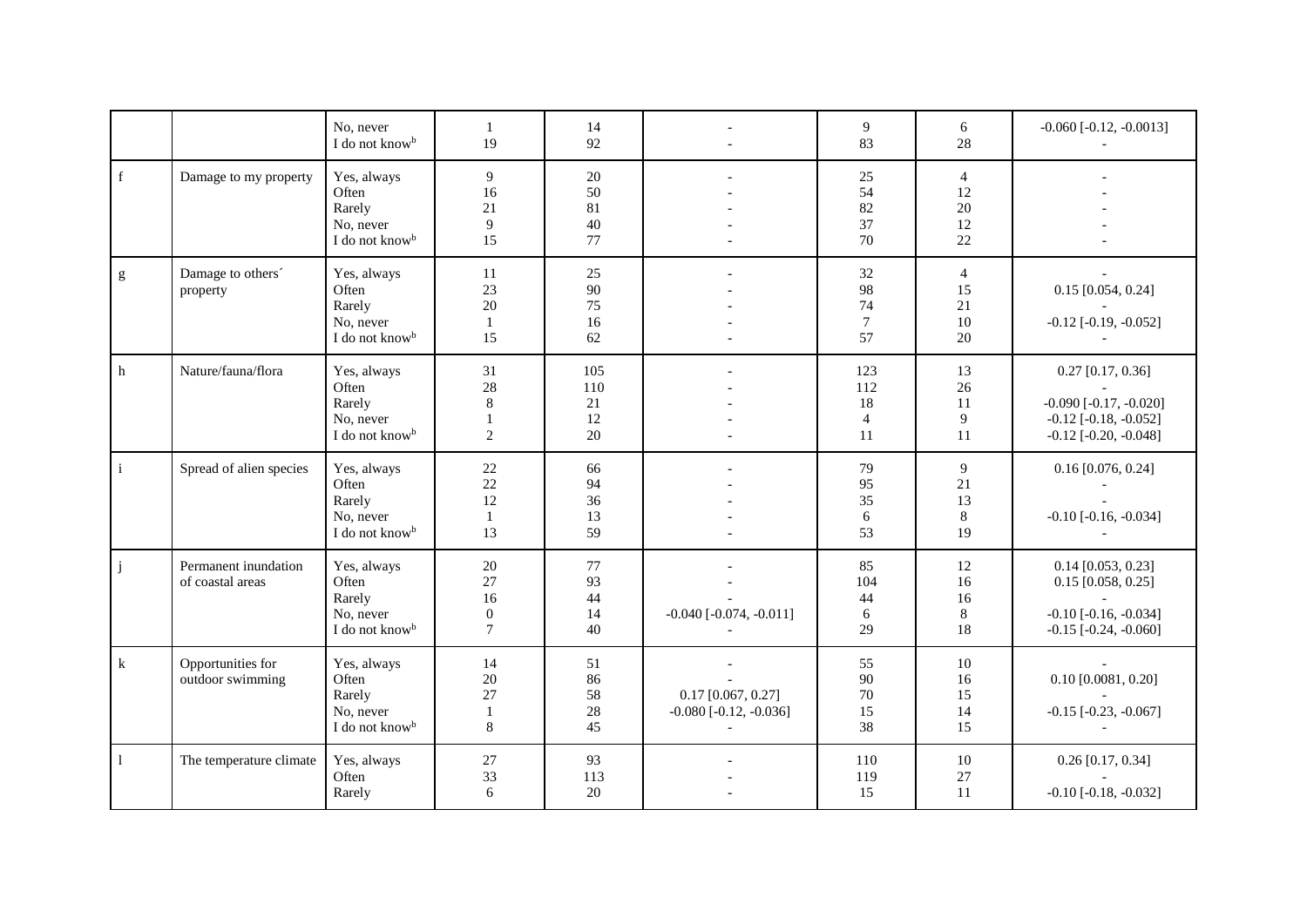|              |                                  | No. never<br>I do not know <sup>b</sup>                                   | $\sqrt{2}$<br>$\mathbf{2}$                              | 16<br>26                       | $-0.060$ $[-0.11, -0.011]$                                                           | 9<br>15                                  | 9<br>13                                | $-0.10$ [ $-0.17, -0.033$ ]<br>$-0.13$ [ $-0.21$ , $-0.053$ ]                                                    |
|--------------|----------------------------------|---------------------------------------------------------------------------|---------------------------------------------------------|--------------------------------|--------------------------------------------------------------------------------------|------------------------------------------|----------------------------------------|------------------------------------------------------------------------------------------------------------------|
| m            | Insects indoors                  | Yes, always<br>Often<br>Rarely<br>No, never<br>I do not know <sup>b</sup> | 11<br>21<br>19<br>$\mathbf{1}$<br>18                    | 33<br>61<br>43<br>29<br>102    | $0.11$ [0.020, 0.21]<br>$-0.080$ [ $-0.13$ , $-0.040$ ]<br>$-0.12$ $[-0.22, -0.021]$ | 38<br>64<br>51<br>17<br>98               | 6<br>18<br>11<br>13<br>22              | $-0.13$ [ $-0.21, -0.049$ ]                                                                                      |
| $\mathbf n$  | Health                           | Yes, always<br>Often<br>Rarely<br>No, never<br>I do not know <sup>b</sup> | 14<br>36<br>16<br>$\boldsymbol{0}$<br>$\overline{4}$    | 50<br>104<br>50<br>18<br>46    | $0.12$ [0.014, 0.23]<br>$-0.060$ [ $-0.091, -0.024$ ]<br>$-0.11$ $[-0.17, -0.043]$   | 55<br>118<br>54<br>$\,8\,$<br>33         | $\overline{9}$<br>22<br>12<br>10<br>17 | $0.12$ [0.018, 0.22]<br>$-0.12$ [ $-0.19, -0.047$ ]<br>$-0.12$ [ $-0.21$ , $-0.034$ ]                            |
| $\mathbf{o}$ | Expenses for the<br>municipality | Yes, always<br>Often<br>Rarely<br>No, never<br>I do not know <sup>b</sup> | 33<br>23<br>$\,8\,$<br>$\overline{2}$<br>$\overline{4}$ | 98<br>107<br>23<br>$8\,$<br>32 |                                                                                      | 112<br>113<br>21<br>$\overline{4}$<br>18 | 19<br>17<br>10<br>6<br>18              | $0.14$ [0.041, 0.24]<br>$0.17$ [0.075, 0.27]<br>$-0.070$ [ $-0.13$ , $-0.021$ ]<br>$-0.19$ [ $-0.28$ , $-0.10$ ] |
| p            | Heating                          | Yes, always<br>Often<br>Rarely<br>No. never<br>I do not know <sup>b</sup> | 16<br>$26\,$<br>17<br>$\mathbf{1}$<br>10                | 55<br>83<br>54<br>25<br>51     | $-0.070$ [ $-0.11, -0.027$ ]                                                         | 65<br>89<br>57<br>16<br>41               | 6<br>20<br>14<br>10<br>20              | $0.15$ [0.077, 0.22]<br>$-0.090$ [ $-0.16$ , $-0.015$ ]<br>$-0.13$ [ $-0.23$ , $0.042$ ]                         |
| $\mathbf{q}$ | Taxes                            | Yes, always<br>Often<br>Rarely<br>No, never<br>I do not know <sup>b</sup> | 20<br>21<br>13<br>$\boldsymbol{0}$<br>16                | 54<br>83<br>35<br>13<br>83     | $-0.040$ [ $-0.070$ , $-0.0074$ ]                                                    | 60<br>88<br>40<br>$\sqrt{5}$<br>75       | 14<br>16<br>$8\,$<br>$\,8\,$<br>24     | $0.10$ [0.00083, 0.19]<br>$-0.10$ [ $-0.17, -0.039$ ]                                                            |
| $\mathbf{r}$ | Winter sports                    | Yes, always<br>Often<br>Rarely<br>No, never<br>I do not know <sup>b</sup> | 15<br>27<br>6<br>6<br>16                                | 58<br>93<br>37<br>28<br>52     |                                                                                      | 69<br>97<br>31<br>21<br>50               | $\overline{4}$<br>23<br>12<br>13<br>18 | $0.19$ [0.13, 0.26]<br>$-0.11$ [ $-0.19, -0.031$ ]                                                               |
| ${\bf S}$    | Agriculture                      | Yes, always<br>Often<br>Rarely                                            | $23\,$<br>$30\,$<br>10                                  | 94<br>103<br>21                |                                                                                      | 107<br>114<br>20                         | 10<br>19<br>11                         | $0.25$ [0.16, 0.33]<br>$0.15$ [0.052, 0.25]<br>$-0.09$ $[-0.16, -0.012]$                                         |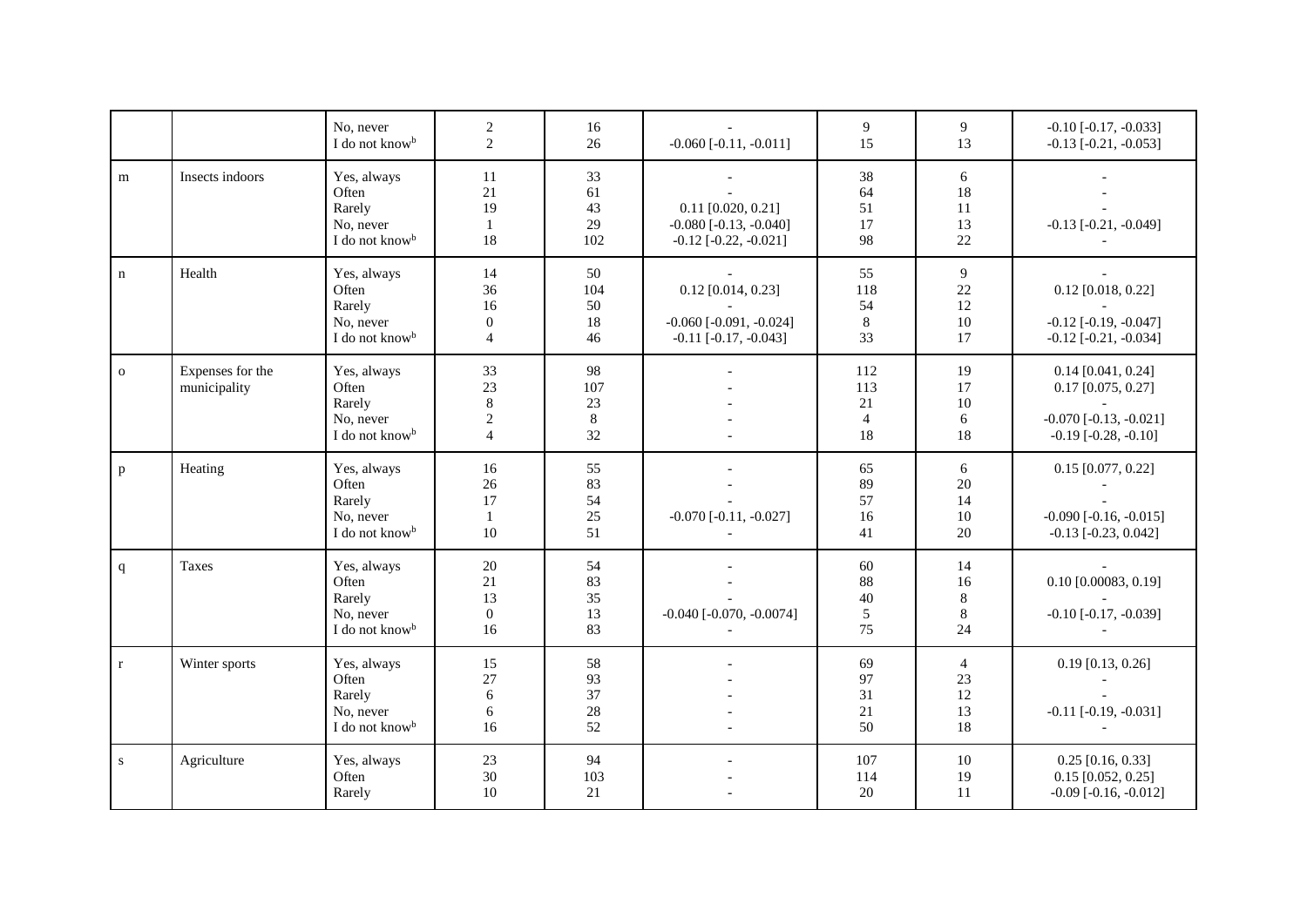|              |                                                                                                            | No, never<br>I do not know <sup>b</sup>                                   | $\sqrt{2}$<br>5                                   | 15<br>35                        |                                 | $\overline{4}$<br>23                    | 13<br>17                                   | $-0.17$ $[-0.25, -0.099]$<br>$-0.16$ [ $-0.25$ , $-0.073$ ]                          |
|--------------|------------------------------------------------------------------------------------------------------------|---------------------------------------------------------------------------|---------------------------------------------------|---------------------------------|---------------------------------|-----------------------------------------|--------------------------------------------|--------------------------------------------------------------------------------------|
| $\mathbf{t}$ | Tourism                                                                                                    | Yes, always<br>Often<br>Rarely<br>No, never<br>I do not know <sup>b</sup> | 13<br>19<br>19<br>5<br>14                         | 31<br>70<br>63<br>$22\,$<br>82  | $-0.10$ [ $-0.19$ , $-0.0095$ ] | 38<br>72<br>66<br>18<br>74              | 6<br>17<br>16<br>9<br>22                   |                                                                                      |
| $\mathbf{u}$ | Drinking water                                                                                             | Yes, always<br>Often<br>Rarely<br>No, never<br>I do not know <sup>b</sup> | 18<br>28<br>15<br>$\mathbf{1}$<br>$\,8\,$         | 72<br>86<br>36<br>14<br>60      | $-0.10$ [ $-0.18$ , $-0.025$ ]  | 82<br>92<br>41<br>5<br>48               | 8<br>22<br>10<br>10<br>20                  | $0.18$ [0.11, 0.26]<br>$-0.13$ [ $-0.20, -0.061$ ]<br>$-0.11$ $[-0.2, -0.013]$       |
| $\mathbf{V}$ | The precipitation<br>climate                                                                               | Yes, always<br>Often<br>Rarely<br>No, never<br>I do not know <sup>b</sup> | 25<br>32<br>$\boldsymbol{7}$<br>$\mathbf{1}$<br>5 | 90<br>101<br>25<br>13<br>39     | $-0.07$ [ $-0.13$ , $-0.0033$ ] | 108<br>105<br>22<br>5<br>28             | $\overline{7}$<br>28<br>10<br>9<br>16      | $0.29$ [0.22, 0.37]<br>$-0.11$ [ $-0.18$ , $-0.047$ ]<br>$-0.13$ [ $-0.22, -0.044$ ] |
| $\mathbf X$  | The wind climate                                                                                           | Yes, always<br>Often<br>Rarely<br>No, never<br>I do not know <sup>b</sup> | 24<br>30<br>$\,8\,$<br>$\overline{2}$<br>6        | 76<br>99<br>26<br>9<br>58       | $-0.12$ [ $-0.19, -0.052$ ]     | 96<br>101<br>24<br>$\overline{4}$<br>43 | $\overline{4}$<br>28<br>10<br>$\tau$<br>21 | $0.29$ [0.22, 0.36]<br>$-0.09$ $[-0.15, -0.03]$<br>$-0.14$ [ $-0.24$ , $-0.043$ ]    |
| 6            | Do you expect long-<br>term and global climate<br>changes will lead to<br>positive impacts in<br>Malmö on: |                                                                           |                                                   |                                 |                                 |                                         |                                            |                                                                                      |
| a            | Transports                                                                                                 | Yes, always<br>Often<br>Rarely<br>No, never<br>I do not know <sup>b</sup> | $\boldsymbol{0}$<br>$\sqrt{2}$<br>21<br>25<br>22  | $\tau$<br>17<br>53<br>116<br>75 | $0.10$ [0.0072, 0.20]           | $\overline{4}$<br>16<br>56<br>116<br>76 | 3<br>$\mathfrak{Z}$<br>18<br>25<br>21      |                                                                                      |
| $\mathbf b$  | <b>Beaches</b>                                                                                             | Yes, always<br>Often<br>Rarely                                            | $\mathbf{1}$<br>$10\,$<br>23                      | $\tau$<br>14<br>64              | $0.090$ [0.023, 0.17]           | 4<br>18<br>71                           | 4<br>6<br>16                               | $-0.05$ [ $-0.10, -0.0029$ ]                                                         |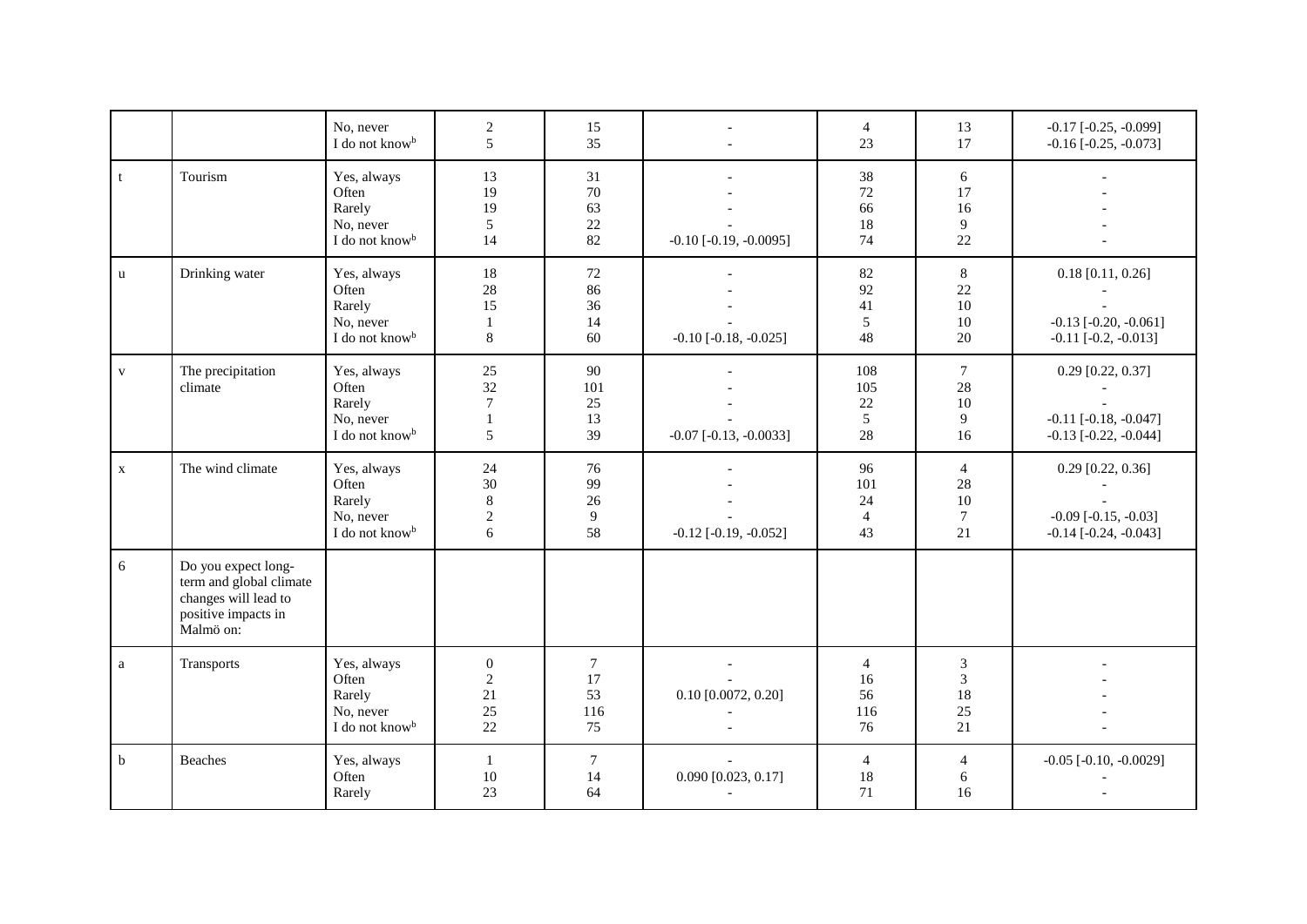|              |                                  | No, never<br>I do not know <sup>b</sup>                                   | 29<br>$\tau$                                         | 139<br>44                                       |                        | 143<br>32                               | 25<br>19                                        | $0.17$ [0.071, 0.28]<br>$-0.15$ [ $-0.24$ , $-0.061$ ]                           |
|--------------|----------------------------------|---------------------------------------------------------------------------|------------------------------------------------------|-------------------------------------------------|------------------------|-----------------------------------------|-------------------------------------------------|----------------------------------------------------------------------------------|
| $\mathbf{c}$ | The coast                        | Yes, always<br>Often<br>Rarely<br>No, never<br>I do not know <sup>b</sup> | $\mathbf{0}$<br>$\boldsymbol{7}$<br>19<br>36<br>8    | $\overline{4}$<br>10<br>63<br>141<br>50         | $0.070$ [0.0073, 0.13] | $\overline{2}$<br>10<br>64<br>154<br>38 | $\sqrt{2}$<br>$7\phantom{.0}$<br>18<br>23<br>20 | $-0.21$ [ $-0.29, -0.12$ ]<br>$0.24$ [0.14, 0.35]<br>$-0.15$ $[-0.24, -0.051]$   |
| $\mathbf d$  | The value of my<br>property      | Yes, always<br>Often<br>Rarely<br>No, never<br>I do not know <sup>b</sup> | $\mathbf{0}$<br>3<br>19<br>25<br>23                  | $\overline{c}$<br>9<br>45<br>110<br>102         | $0.11$ [0.013, 0.21]   | 1<br>$\tau$<br>49<br>110<br>101         | 1<br>5<br>15<br>25<br>24                        |                                                                                  |
| $\rm e$      | The value of others'<br>property | Yes, always<br>Often<br>Rarely<br>No, never<br>I do not know <sup>b</sup> | $\boldsymbol{0}$<br>$\sqrt{5}$<br>19<br>$22\,$<br>24 | $\overline{4}$<br>11<br>51<br>98<br>104         |                        | $\overline{c}$<br>11<br>56<br>96<br>103 | $\sqrt{2}$<br>5<br>14<br>24<br>25               |                                                                                  |
| $\mathbf f$  | Damage to my property            | Yes, always<br>Often<br>Rarely<br>No, never<br>I do not know <sup>b</sup> | 1<br>$\mathbf{1}$<br>18<br>29<br>21                  | $\overline{c}$<br>$\sqrt{5}$<br>34<br>135<br>92 | $0.13$ [0.097, 0.16]   | 1<br>$\mathbf{1}$<br>38<br>138<br>90    | $\overline{c}$<br>5<br>14<br>26<br>23           | $-0.07$ $[-0.13, -0.022]$<br>$0.14$ [0.035, 0.25]                                |
| g            | Damage to others'<br>property    | Yes, always<br>Often<br>Rarely<br>No, never<br>I do not know <sup>b</sup> | 1<br>$\mathfrak{Z}$<br>16<br>29<br>21                | $5\phantom{.0}$<br>5<br>38<br>124<br>96         | $0.090$ [0.0045, 0.18] | $\mathfrak{Z}$<br>3<br>39<br>131<br>92  | $\mathfrak{Z}$<br>5<br>15<br>22<br>25           | $-0.07$ $[-0.12, -0.016]$<br>$0.17$ [0.069, 0.27]                                |
| h            | Nature/fauna/flora               | Yes, always<br>Often<br>Rarely<br>No, never<br>I do not know <sup>b</sup> | $\boldsymbol{0}$<br>$\tau$<br>28<br>$26\,$<br>9      | $8\,$<br>18<br>62<br>129<br>51                  | $0.17$ [0.068, 0.27]   | $\mathfrak{Z}$<br>18<br>73<br>133<br>41 | 5<br>$\tau$<br>17<br>22<br>19                   | $-0.07$ $[-0.12, -0.016]$<br>$0.18$ [0.077, 0.28]<br>$-0.12$ [ $-0.22, -0.029$ ] |
| $\,$ i $\,$  | Spread of alien species          | Yes, always<br>Often<br>Rarely                                            | $\boldsymbol{0}$<br>6<br>21                          | $\overline{4}$<br>26<br>45                      | $0.13$ [0.035, 0.23]   | $\overline{2}$<br>26<br>51              | $\sqrt{2}$<br>6<br>15                           |                                                                                  |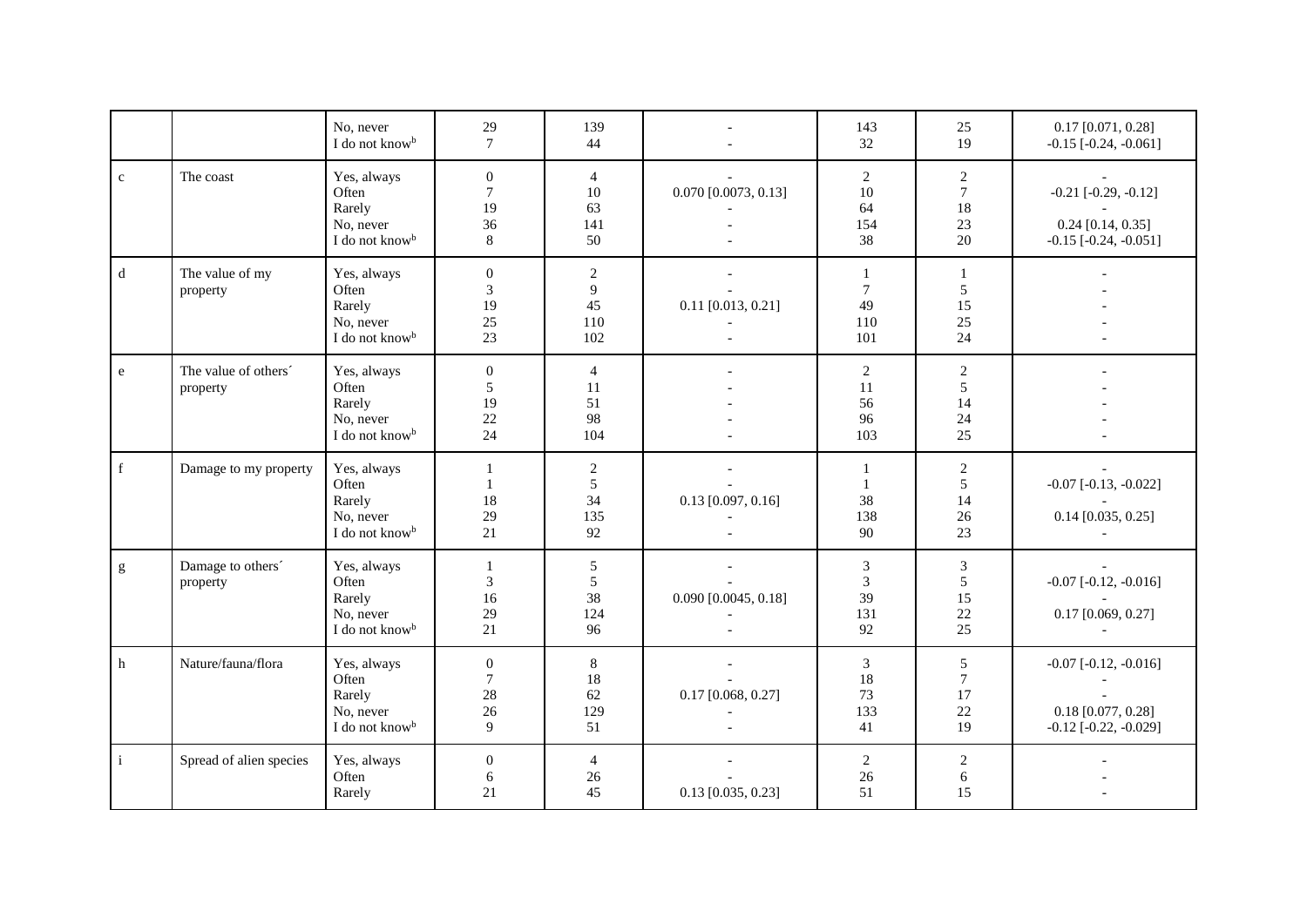|              |                                          | No, never<br>I do not know <sup>b</sup>                                   | 27<br>16                                       | 118<br>75                               |                                                    | 122<br>67                               | 23<br>24                              | $0.12$ [0.020, 0.23]                                                                                                |
|--------------|------------------------------------------|---------------------------------------------------------------------------|------------------------------------------------|-----------------------------------------|----------------------------------------------------|-----------------------------------------|---------------------------------------|---------------------------------------------------------------------------------------------------------------------|
| $\mathbf{j}$ | Permanent inundation<br>of coastal areas | Yes, always<br>Often<br>Rarely<br>No, never<br>I do not know <sup>b</sup> | $\mathbf{0}$<br>5<br>14<br>34<br>17            | 5<br>9<br>35<br>160<br>59               | $-0.11$ $[-0.22, -0.0044]$                         | 3<br>9<br>38<br>161<br>57               | $\overline{c}$<br>5<br>11<br>33<br>19 | $0.13$ [0.02, 0.24]                                                                                                 |
| $\bf k$      | Opportunities for<br>outdoor swimming    | Yes, always<br>Often<br>Rarely<br>No, never<br>I do not know <sup>b</sup> | 1<br>9<br>$20\,$<br>$28\,$<br>12               | $\,8\,$<br>31<br>57<br>102<br>70        |                                                    | 6<br>31<br>64<br>108<br>59              | 3<br>9<br>13<br>22<br>23              | $-0.11$ $[-0.21, -0.011]$                                                                                           |
| -1           | The temperature climate                  | Yes, always<br>Often<br>Rarely<br>No, never<br>I do not know <sup>b</sup> | $\mathfrak{Z}$<br>15<br>15<br>29<br>8          | $\overline{7}$<br>30<br>82<br>103<br>46 | $0.10$ [0.017, 0.19]                               | $\tau$<br>35<br>80<br>108<br>38         | 3<br>10<br>17<br>24<br>16             | $-0.09$ [ $-0.18$ , $-0.0031$ ]                                                                                     |
| ${\bf m}$    | Insects indoors                          | Yes, always<br>Often<br>Rarely<br>No, never<br>I do not know <sup>b</sup> | $\mathbf{0}$<br>6<br>$10\,$<br>34<br>20        | 4<br>$\overline{4}$<br>33<br>110<br>117 | $0.080$ [0.022, 0.14]<br>$-0.15$ $[-0.25, -0.046]$ | 1<br>9<br>31<br>123<br>104              | 3<br>$\mathbf{1}$<br>12<br>21<br>33   | $-0.04$ [ $-0.089, -0.0056$ ]<br>$0.15$ [0.050, 0.25]                                                               |
| $\mathbf n$  | Health                                   | Yes, always<br>Often<br>Rarely<br>No, never<br>I do not know <sup>b</sup> | 1<br>5<br>19<br>32<br>13                       | $\tau$<br>14<br>53<br>121<br>73         |                                                    | $\overline{4}$<br>16<br>59<br>129<br>60 | $\overline{4}$<br>3<br>13<br>24<br>26 | $-0.05$ [ $-0.10, -0.0029$ ]<br>$0.14$ [0.032, 0.24]<br>$-0.15$ $[-0.25, -0.044]$                                   |
| $\mathbf{o}$ | Expenses for the<br>municipality         | Yes, always<br>Often<br>Rarely<br>No, never<br>I do not know <sup>b</sup> | $\sqrt{2}$<br>$\overline{4}$<br>19<br>34<br>11 | $8\,$<br>$\tau$<br>50<br>129<br>74      | $-0.11$ $[-0.20, -0.029]$                          | $\sqrt{5}$<br>6<br>56<br>144<br>57      | $\sqrt{5}$<br>5<br>13<br>19<br>28     | $-0.06$ [ $-0.11, -0.007$ ]<br>$-0.05$ [ $-0.11, -0.004$ ]<br>$0.26$ [0.16, 0.36]<br>$-0.19$ [ $-0.29$ , $-0.085$ ] |
| $\mathbf{p}$ | Heating                                  | Yes, always<br>Often<br>Rarely                                            | $\sqrt{2}$<br>$\,8\,$<br>15                    | 11<br>$26\,$<br>60                      |                                                    | $\,8\,$<br>31<br>59                     | 5<br>3<br>16                          | 0.06 [0.0083, 0.12]                                                                                                 |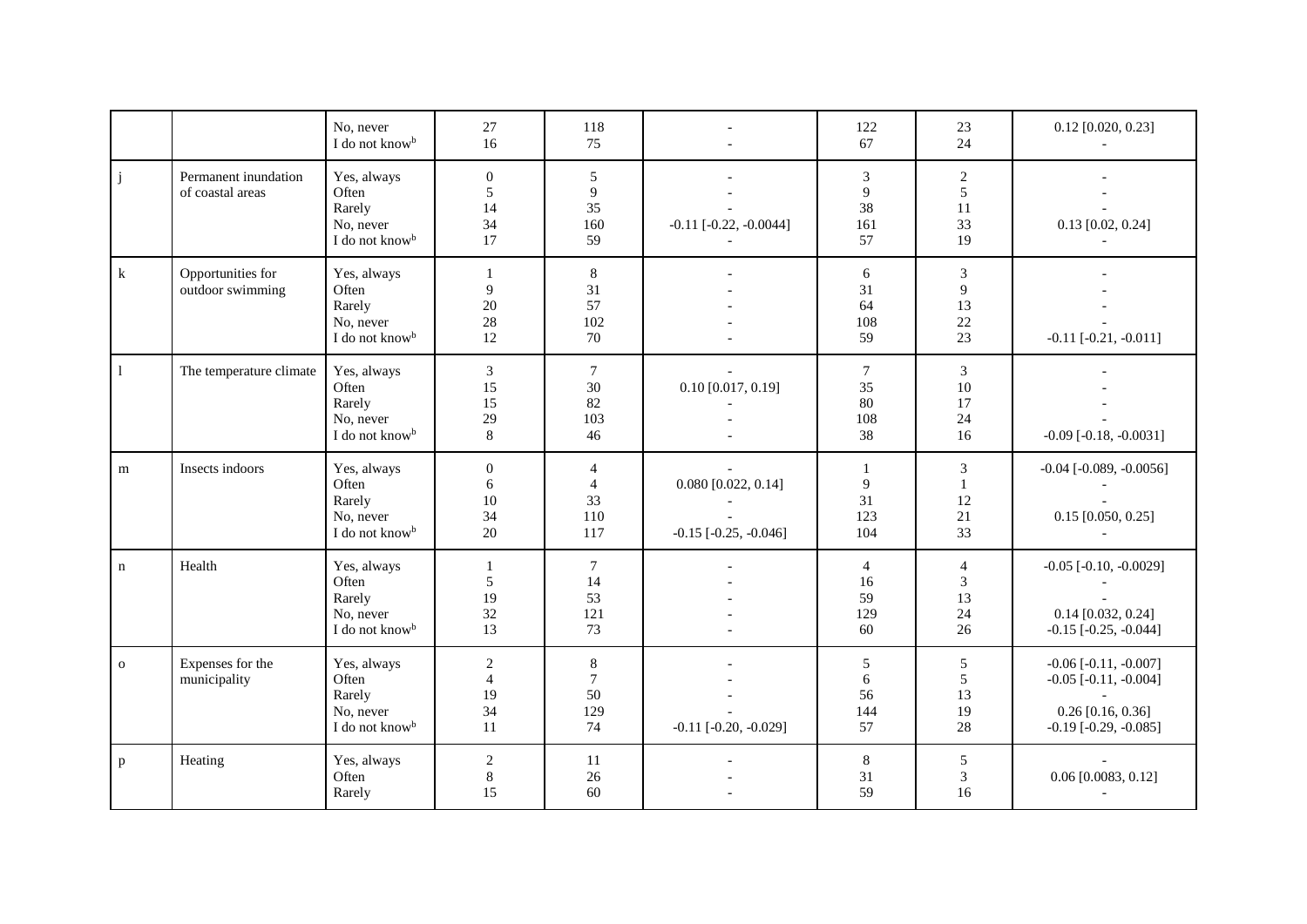|              |                              | No, never<br>I do not know <sup>b</sup>                                   | 27<br>18                                       | 100<br>71                                |                                                         | 108<br>62                               | 19<br>27                                           | $0.13$ [0.029, 0.23]<br>$-0.16$ [ $-0.26$ , $-0.052$ ]                               |
|--------------|------------------------------|---------------------------------------------------------------------------|------------------------------------------------|------------------------------------------|---------------------------------------------------------|-----------------------------------------|----------------------------------------------------|--------------------------------------------------------------------------------------|
| $\mathbf{q}$ | Taxes                        | Yes, always<br>Often<br>Rarely<br>No, never<br>I do not know <sup>b</sup> | $\sqrt{2}$<br>$\sqrt{2}$<br>12<br>34<br>20     | 10<br>10<br>37<br>122<br>89              |                                                         | 3<br>$\,8\,$<br>41<br>137<br>79         | 9<br>$\overline{4}$<br>8<br>19<br>30               | $-0.12$ [ $-0.19, -0.056$ ]<br>$0.24$ [0.13, 0.33]<br>$-0.13$ $[-0.24, -0.028]$      |
| $\mathbf{r}$ | Winter sports                | Yes, always<br>Often<br>Rarely<br>No, never<br>I do not know <sup>b</sup> | $\mathfrak{Z}$<br>5<br>14<br>31<br>17          | $\overline{4}$<br>17<br>50<br>135<br>62  |                                                         | $\overline{4}$<br>19<br>42<br>147<br>56 | $\boldsymbol{\mathfrak{Z}}$<br>3<br>22<br>19<br>23 | $-0.16$ [ $-0.26$ , $-0.061$ ]<br>$0.27$ [0.17, 0.37]<br>$-0.12$ [ $-0.22, -0.021$ ] |
| ${\bf S}$    | Agriculture                  | Yes, always<br>Often<br>Rarely<br>No, never<br>I do not know <sup>b</sup> | $\mathfrak{Z}$<br>11<br>15<br>28<br>13         | 6<br>26<br>72<br>107<br>57               |                                                         | 5<br>32<br>69<br>119<br>43              | $\overline{4}$<br>5<br>18<br>16<br>27              | $0.21$ [0.11, 0.30]<br>$-0.23$ [ $-0.33$ , $-0.13$ ]                                 |
| t            | Tourism                      | Yes, always<br>Often<br>Rarely<br>No, never<br>I do not know <sup>b</sup> | $\mathbf{1}$<br>16<br>17<br>21<br>15           | 9<br>31<br>58<br>84<br>86                | $0.12$ [0.030, 0.20]<br>$-0.10$ [ $-0.19$ , $-0.0079$ ] | $\tau$<br>38<br>62<br>85<br>76          | 3<br>9<br>13<br>20<br>25                           |                                                                                      |
| u            | Drinking water               | Yes, always<br>Often<br>Rarely<br>No, never<br>I do not know <sup>b</sup> | 1<br>3<br>21<br>25<br>20                       | 6<br>10<br>51<br>127<br>74               | $0.11$ [0.017, 0.21]<br>$-0.11$ [ $-0.22, -0.0089$ ]    | 5<br>9<br>59<br>129<br>66               | $\overline{c}$<br>$\overline{4}$<br>13<br>23<br>28 | $0.15$ [0.048, 0.25]<br>$-0.15$ [ $-0.26$ , $-0.051$ ]                               |
| $\mathbf{V}$ | The precipitation<br>climate | Yes, always<br>Often<br>Rarely<br>No, never<br>I do not know <sup>b</sup> | $\sqrt{2}$<br>$\mathfrak{Z}$<br>17<br>35<br>13 | $5\overline{)}$<br>11<br>54<br>133<br>65 |                                                         | $\overline{4}$<br>12<br>55<br>146<br>51 | 3<br>$\sqrt{2}$<br>16<br>22<br>27                  | $0.23$ [0.12, 0.33]<br>$-0.20$ [ $-0.30$ , $-0.095$ ]                                |
| $\mathbf{X}$ | The wind climate             | Yes, always<br>Often<br>Rarely                                            | $\mathbf{1}$<br>$\mathfrak{Z}$<br>18           | 6<br>12<br>51                            |                                                         | $\overline{4}$<br>13<br>55              | 3<br>$\overline{c}$<br>14                          |                                                                                      |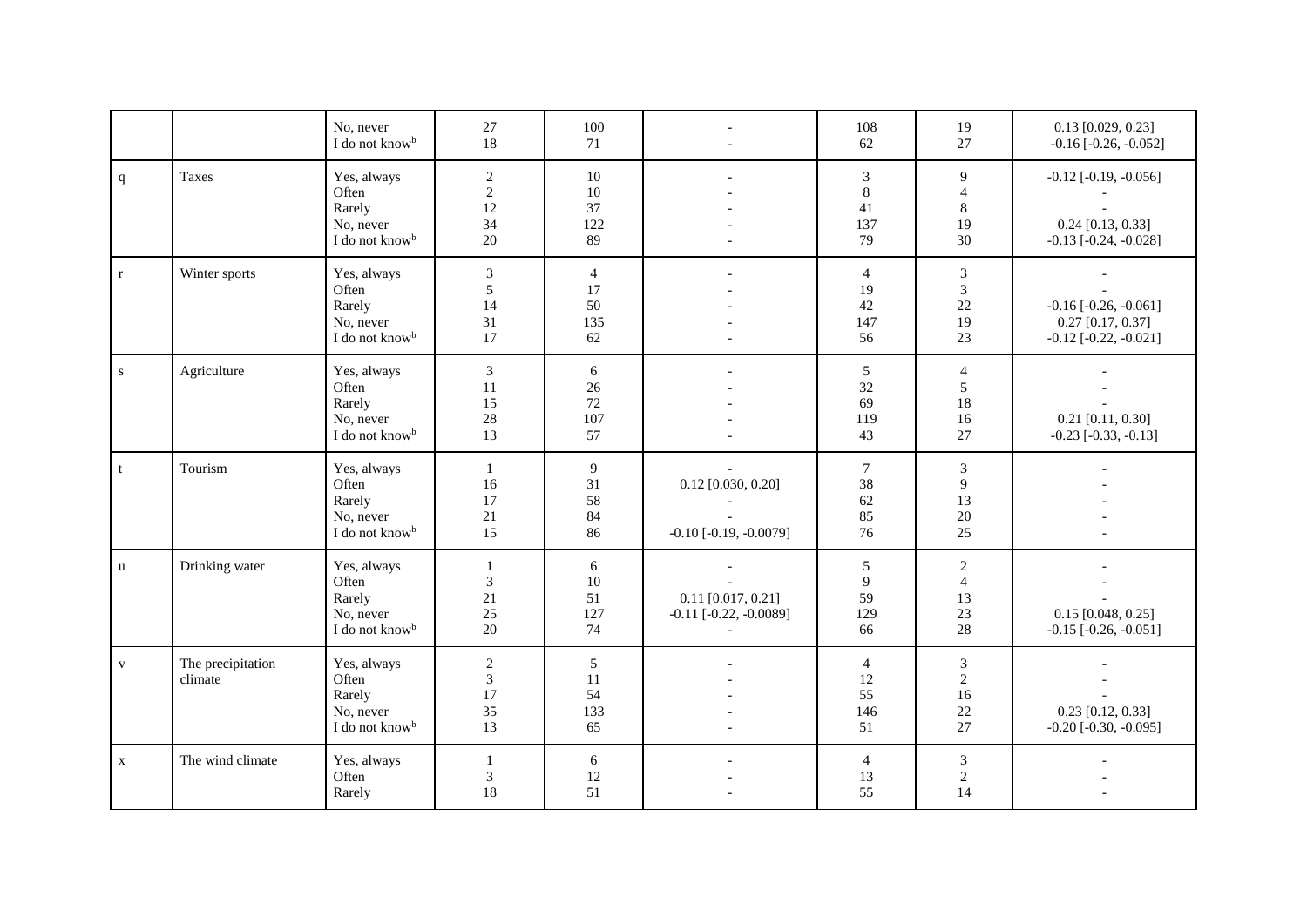|  | <b>B</b> 1<br>No, never<br>1 do not know <sup>0</sup> | $\sim$<br>سدد<br>10 | 100<br>$1 - 3$<br>$\overline{\phantom{0}}$ |  | 122<br>133<br>$\sim$<br>0 <sub>5</sub> | $\sim$<br>ستد<br>$\sim$<br>,,, | $\sqrt{27}$<br>0.22<br>$0.18$ [0.077, 0.28]<br>$. -0.077$<br>$\Omega$<br>$1 - 0.20$<br>-0.10 |
|--|-------------------------------------------------------|---------------------|--------------------------------------------|--|----------------------------------------|--------------------------------|----------------------------------------------------------------------------------------------|
|--|-------------------------------------------------------|---------------------|--------------------------------------------|--|----------------------------------------|--------------------------------|----------------------------------------------------------------------------------------------|